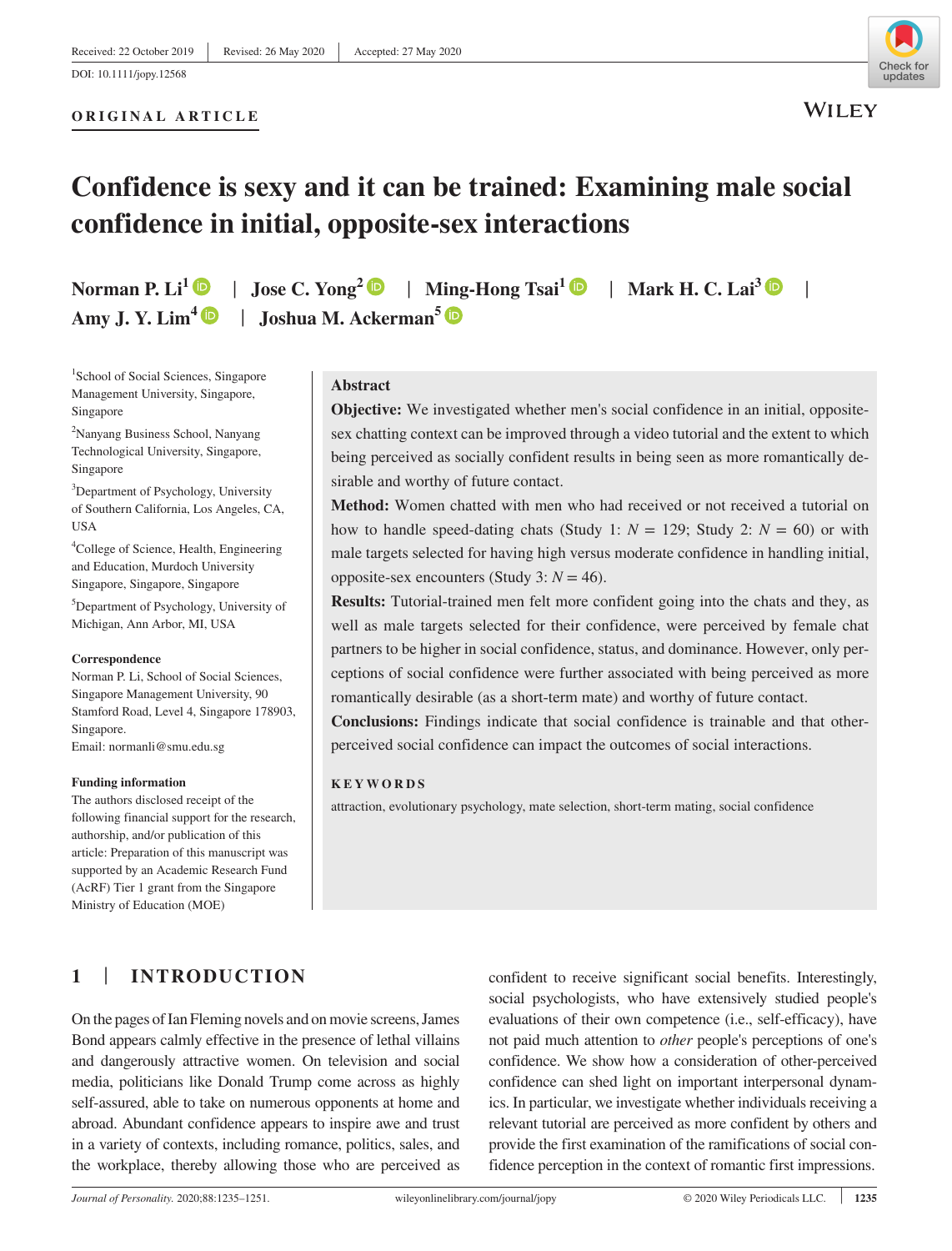#### **1.1** | **Social confidence**

Confidence is a topic that garners wide interest. As suggested by the vast number of books, articles, seminars, and videos on the topic, having and exuding confidence may be beneficial across many social contexts including those that entail securing sales, making new friends, courting mates, and getting hired, promoted, or elected. The abundance of materials also suggests, though, that people are not naturally confident.

#### **1.1.1** | **Evolutionary underpinnings**

Perhaps confidence is a particularly elusive quality because many social situations are those with which people have little or no experience and, furthermore, are evolutionarily novel––they did not exist in the ancestral world that humans lived in for millions of years up until very recently (Tooby & Cosmides, 1990). Thus, most humans may lack a natural ability or the relevant successes to feel confident in various modern contexts.

From an evolutionary perspective, confidence may have evolved in part as a signal (e.g., Hasson, 1997) that benefits both senders (in quickly conveying their competence in social situations) and perceivers (in saving time and effort otherwise needed to fully evaluate senders). The signal is honest because, throughout evolutionary history, humans typically lived in small groups of no more than 150 people (Dunbar, 1995). Thus, the competence suggested by an individual's confidence could largely be verified if need be, and people could be held accountable for the competency suggested by their confidence. In the modern world, however, with urban populations in the millions and a globally connected society of billions, we often deal with strangers. As such, there is now much more opportunity than in the ancestral past to overdisplay (Murphy et al., 2015)––and even entirely fake––one's confidence and thus, to manipulate such signals for the benefit of the sender and detriment of receivers.

## **1.1.2** | **Past research and shortcomings**

Much of our scholarly understanding of confidence comes from research on self-efficacy, or belief (confidence) in one's own ability to accomplish a goal or succeed in specific situations (Bandura, 1977, 1997). Bandura (1986) argued that how people behave may often be better predicted by self-efficacy than by actual ability, as self-efficacy determines what individuals do with the abilities that they have. Indeed, self-efficacy predicts performance across various tasks (Stajkovic & Luthans, 1998), solving math problems (Pajares & Miller, 1994), reaching sales targets (Barling & Beattie, 1983; Lee & Gillen, 1989), and publishing academic papers (Taylor, Locke, Lee, & Gist, 1984). Self-efficacy and self-confidence are largely overlapping and, consistent with others (e.g., Shipman & Mumford, 2011), we consider them to be equivalent.

Despite a significant body of research on self-efficacy, confidence is still understudied in important ways. First, relatively little if anything is known about how confidence affects the outcomes of social interactions. Self-confidence occurring in social contexts, or *social confidence*, is important to examine because the formation and maintenance of all relationships central to human living––mateships, friendships, coalitions, status hierarchies, etc. (Kenrick, Li, & Butner, 2003)––are commonly and implicitly negotiated and determined in social interactions (e.g., Li et al., 2009) and require social skills. Moreover, we know little if anything about *others'* perceptions of individuals' social confidence. Especially in social contexts, others' perceptions may comprise an important pathway for whether a person is able to achieve his or her goals. Being perceived as confident may encourage others to give a person more leeway in pursuing his or her goals, and it also may inspire others to help in achieving those aims. Indeed, people who are confident tend to increase the confidence of others in carrying out shared goals (e.g., Bandura, 1990), and self-confident leaders tend to have followers who are willing to work toward achieving the leaders' objectives (Luthans & Peterson, 2002). As such, self-confidence may lead to positive social outcomes in large part because people tend to favor, cooperate with, and bestow opportunities upon those who they perceive to be self-confident (Konnikova, 2016).

Moreover, it is not clear if social confidence, as suggested by the opening examples, is a fixed trait that just comes naturally to some individuals, or whether it might also be learnable. By examining the learnability of social confidence, we can gain insights into how adaptive signals can be altered in a modern setting to induce a potentially maladaptive response––in this case, the favoring of individuals who have learned to be socially confident regardless of their actual qualifications. Such an examination also provides support for the evolutionary mismatch hypothesis (Li, van Vugt, & Colarelli, 2018), which purports that many psychological mechanisms, when operating in modern contexts, produce responses that are maladaptive. At the same time, we can also gain empirical insights into the effectiveness of an understudied yet booming industry of social confidence projection.

There are reasons to believe that even a brief tutorial can be effective in increasing one's self- and other-perceived confidence. Research on work-related tasks and decision making has shown that by viewing a very brief video of others performing a task (Kardas & O'Brien, 2018), receiving some relevant information (Hall, Ariss, & Todorov, 2007; Marteau, Wynne, Kaye, & Evans, 1990), or interacting with others who need to make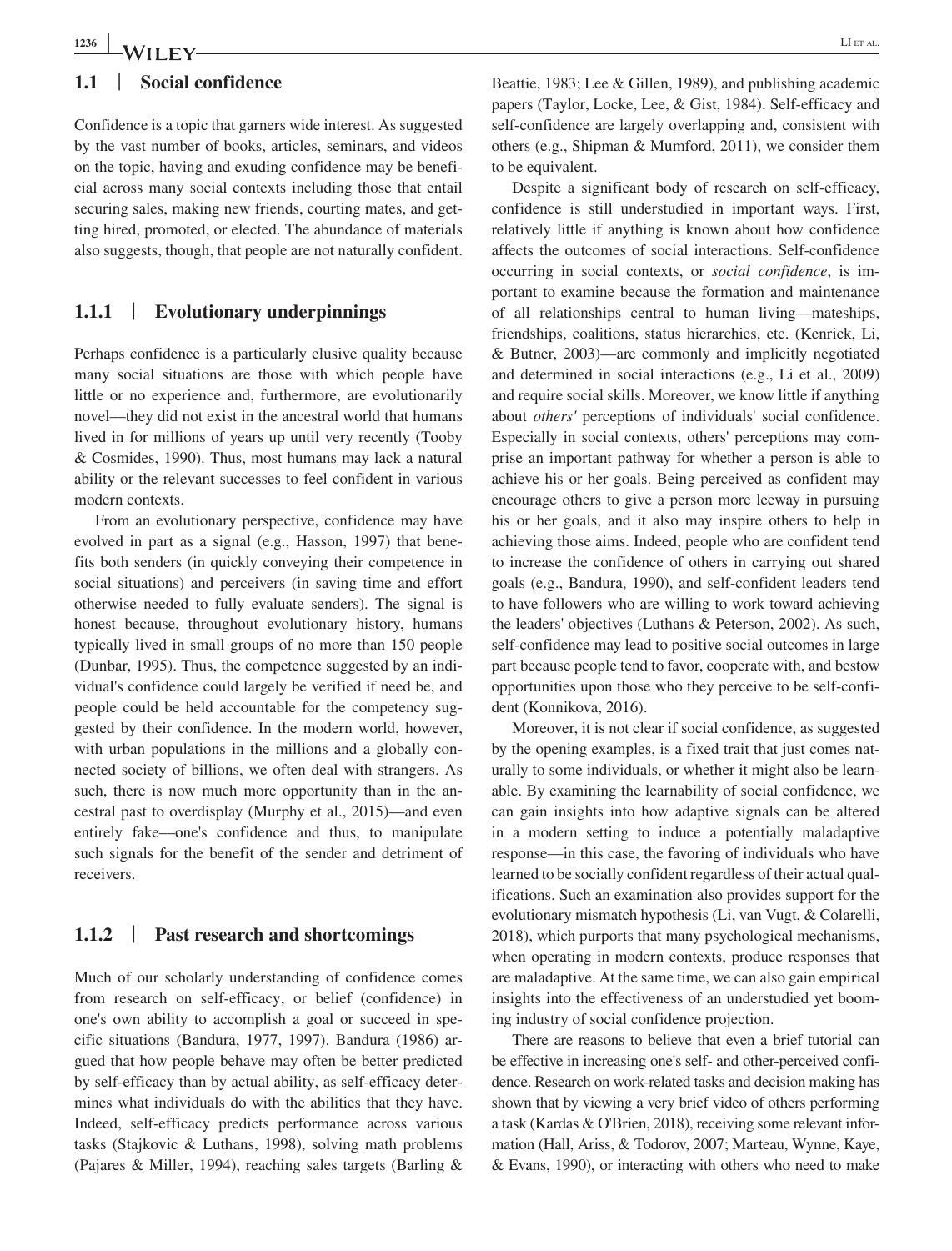a decision on the same matter (Heath & Gonzalez, 1995), people's perceived self-efficacy in handling a specific task can be boosted, regardless of their abilities. Accordingly, these results demonstrating momentarily improved task confidence might also apply to social confidence. Just as importantly, this training literature has also focused on the individual rather than on how individuals are viewed by others.

## **1.2** | **Confidence in mate selection contexts**

A domain where confidence may be particularly important is in romantic interactions: people self-report that they highly value self-confidence in potential mates (Buunk, Djikstra, Fetchenhauer, & Kenrick, 2002). If social confidence is an honest signal of one's capabilities, which include the ability to garner resources and effectively deal with people, then it makes adaptive sense for people to respond positively to potential mates who display confidence.

Social confidence may be related to social status, which is highly valued by women in long-term mates (Buss, 1989; Li, Bailey, Kenrick, & Linsenmeier, 2002; Sundie et al., 2011), and social dominance, which has been shown to be sexually attractive to women (Ainsworth & Maner, 2012; Sadalla, Kenrick, & Vershure, 1987). Such traits indicate access to resources, for which women have likely evolved preferences, given the necessity of resources for offspring survival in ancestral times (Buss, 1989; Li et al., 2002). Like social dominance (Sadalla et al., 1987), social confidence may also denote genetic benefits. Social confidence, however, is not the same as social status or dominance. Social status suggests one's relative position in a social hierarchy and social dominance involves one's ability to assert superiority or hierarchical position over others. In contrast, social confidence reflects self-assessments of one's ability to succeed and be effective in social situations, particularly where an individual is being evaluated for important outcomes. Confidence is displayed through the ease and comfort with which a person approaches and handles such evaluative social interactions. Thus, social confidence is complementary to, yet distinct from, status or dominance. Given the above considerations on social confidence comprising an evolved honest signal, we propose that people––especially women––have evolved to respond favorably to potential mates who display social confidence in evaluative social situations, above and beyond the status or dominance suggested by their confidence.

Despite self-reported indications, there is little empirical evidence that confidence is attractive in actual social situations. In one study, researchers examined the photos and accompanying text found in male profiles of online dating websites (Brand, Bonatsos, D'Orazio, & DeShong, 2012). Women's perceptions of the level of confidence expressed in the texts correlated with how attractive the women considered the men to be for potential romantic relationships. This study adeptly provided important initial evidence that perceived confidence is desirable in a romantic context. However, it did not involve actual social interactions, which is a limitation given that social confidence is hypothesized to be important in social interactions, and that men's behavior may be an especially important determinant of attraction (e.g., Gangestad, Simpson, Cousins, Garver-Apgar, & Christensen, 2004; Renninger, Wade, & Grammer, 2004). Moreover, the study was correlational and thus, causal relationships could not be established.

Another study showed that people's *over*confidence, as measured by their propensity to overclaim knowledge of nonexistent words and the difference between self-assessed and actual performance on a vocabulary task, predicted both the extent to which they chose to compete with others for a potential mate and the degree to which potential competitors avoided competing with them (Murphy et al., 2015). Overconfidence was also linked to writing personal profiles that were rated by others as more confident, and such perceptions of confidence were linked to perceptions of being more romantically desirable. The findings were interesting and informative; however, the studies were also correlational and based on hypothetical scenarios. Importantly, both sets of studies are also silent on whether confidence can be (quickly) learned.

Thus, although plausible, ideas on the positive consequences of confidence in actual social interactions and its learnability have yet to be tested. To better understand if social confidence can be quickly boosted and the impact that *other*-perceived confidence has on social outcomes, we focus on the mate choice domain, where major life outcomes are determined. Much work in this area has provided key insights into preferences for ideal mates (e.g., Buss, 1989; Chang, Wang, Shackelford, & Buss, 2011; Conroy-Beam, Buss, Pham, & Shackelford, 2015; Edlund & Sagarin, 2010; Jonason, Nolland, & Tyler, 2017; Kenrick, Groth, Trost, & Sadalla, 1993; Shackelford, Schmitt, & Buss, 2005; Sprecher, Sullivan, & Hatfield, 1994); yet, outside of social status and physical attractiveness, relatively few studies have examined how perceptions of an individual's traits affect attraction in actual face-to-face mate selection contexts (e.g., Luo & Zhang, 2009; Valentine, Li, Meltzer, & Tsai, 2020).

## **1.3** | **The current research**

In the current research, we investigated social confidence in three experiments using a live-interactive mate selection context. Given that the mating literature has extensively theorized and also demonstrated that women are choosier than men and value confidence in potential mates more than men do (e.g., Ackerman, Griskevicius, & Li, 2011; Ackerman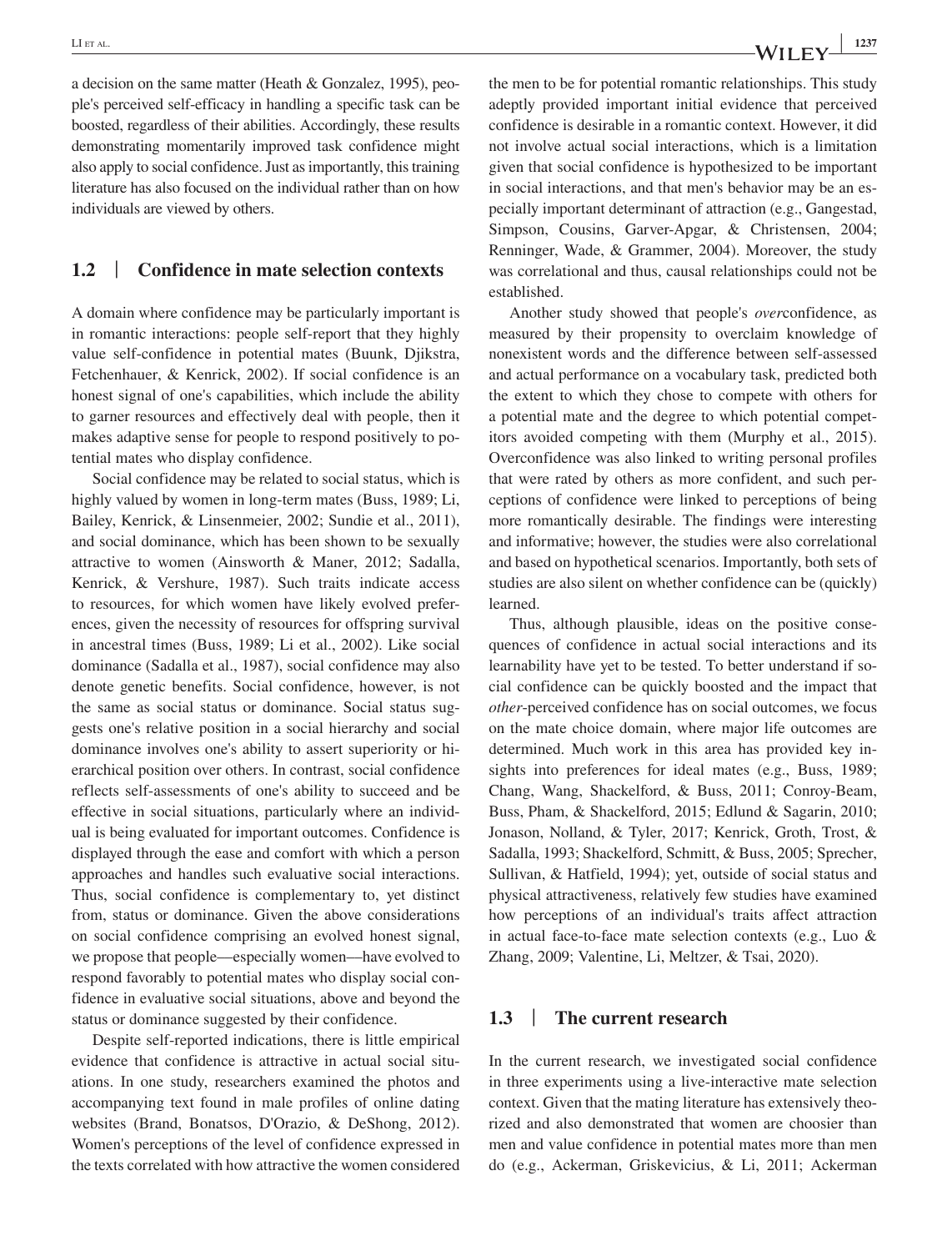& Kenrick, 2009; Bressler, Martin, & Balshine, 2006; Buss & Schmitt, 1993; Clark & Hatfield, 1989; Schmitt, 2005; Symons, 1979; Wilbur & Campbell, 2011), we focused this initial investigation on women's evaluation of men. Consistent with previous work on task performance confidence being boosted from brief training (e.g., Hall et al., 2007; Heath & Gonzalez, 1995; Kardas & O'Brien, 2018; Marteau, Wynne, Kaye, & Evans, 1990), we hypothesized that men's confidence can be boosted through a tutorial providing information on how to view and approach interactions in this context. Drawing on and extending previous work on self-efficacy and mate preferences, we also hypothesized that confidence will be perceived as romantically desirable.

Specifically, we predicted that in initial conversations, heterosexual male participants who receive a speed-dating tutorial (Studies 1 and 2) and male targets who are confident in handling initial opposite-sex encounters (Study 3) will be perceived by women as having more confidence and that this other-perceived confidence would translate into (mediate) perceptions that such individuals are more romantically desirable and worthy of additional contact.

# **2** | **STUDY 1**

We began by examining whether men who receive a tutorial video on speed dating would appear more socially confident to women with whom they subsequently and sequentially chat, and the extent to which women's perceptions of men's social confidence increases the men's romantic desirability in these live interactions. To obtain insight into the extent to which content specificity matters, we included a comparison condition featuring a tutorial aimed more broadly at making conversation in general, in addition to a no tutorial condition. To explore discriminant validity, we included evaluative measures for social status and social dominance.

# **2.1** | **Method**

#### **2.1.1** | **Participants**

Participants were 68 male undergraduates (*M* age = 22.78,  $SD = 2.50$ ) at a major university who earned a combination of course credit and \$10 per hour, and 61 female undergraduates (*M* age  $= 20.93$ , *SD*  $= 1.58$ ) recruited from another university (to minimize the possibility that chat partners were already acquainted) of equal prestige (to keep social status equal) who received \$10 for their participation. We note that our sample sizes across the studies were restricted by the labor-intensive nature of the study and limited resources. All participants across all three studies were single. All three studies took place in the rooms of a psychology lab.

## **2.1.2** | **Procedure**

Male participants were randomly assigned to come to the laboratory during a week to watch a video tutorial on speed dating or general conversation, or no tutorial (control). All participants watched their assigned videos. In the following week, we held 12 speed-dating-style chatting sessions scheduled at different times. In each session, a different set of six male participants––two from each of the three conditions–– was scheduled to chat individually and sequentially for 4 min with a different set of up to six female participants.

## **2.1.3** | **Materials**

We obtained the assistance of a local dating skills company ([www.davidtianphd.com\)](http://www.davidtianphd.com) to design a 3-hr video tutorial for holding conversations with new people in general, and a video tutorial of similar length for speed dating. The general video describes a conversation structure and offers advice on getting the other person to talk more, keeping the conversation going, moving the conversation to a more personal level, and using humor. The speed-dating video covers these topics but also includes suggestions on how to create attraction in a brief speed-dating chat. For instance, a "screen-and-qualify" approach is discussed in which the man casually describes a personal quality that he values in others, which may then implicitly encourage the woman to indicate how she might have that quality. Subsequently, he would indicate a liking for her response. Importantly, by encouraging individuals to view new social interactions as enjoyable and by providing guidance for how to approach them, both tutorials may reduce pressures normally associated with handling new conversations and being socially evaluated. Moreover, given that the speed-dating tutorial provides guidance that is more specific to the context of this study, we expected it to be more effective at increasing perceived composure and confidence.

Pretest trials indicated that men who watched the speed-dating tutorial felt more confident  $(M = 4.76)$ ;  $SD = 1.39$ ) than those who watched the general-conversation video ( $M = 3.69$ ,  $SD = 1.62$ ) and those who watched nothing ( $M = 3.44$ ,  $SD = 1.58$ ) about their ability to achieve positive outcomes in speed-dating-style initial opposite-sex encounters (1 = not at all confident, 7 = very confident),  $F(2, 48) = 3.61, p = .035.$ 

After each 4-min chatting round, participants rated their partner (1 = extremely below average,  $7$  = extremely above average) on social confidence (composed/together, socially confident;  $\alpha = .79$ ), social dominance (powerful/dominant, assertive;  $\alpha = .89$ ), social status (career prospects, ambitious/driven;  $\alpha = .81$ ), and romantic desirability (sexually attracted to, willing to date;  $\alpha = .80$ ). Comparative confirmatory factor analyses (CFAs) confirmed the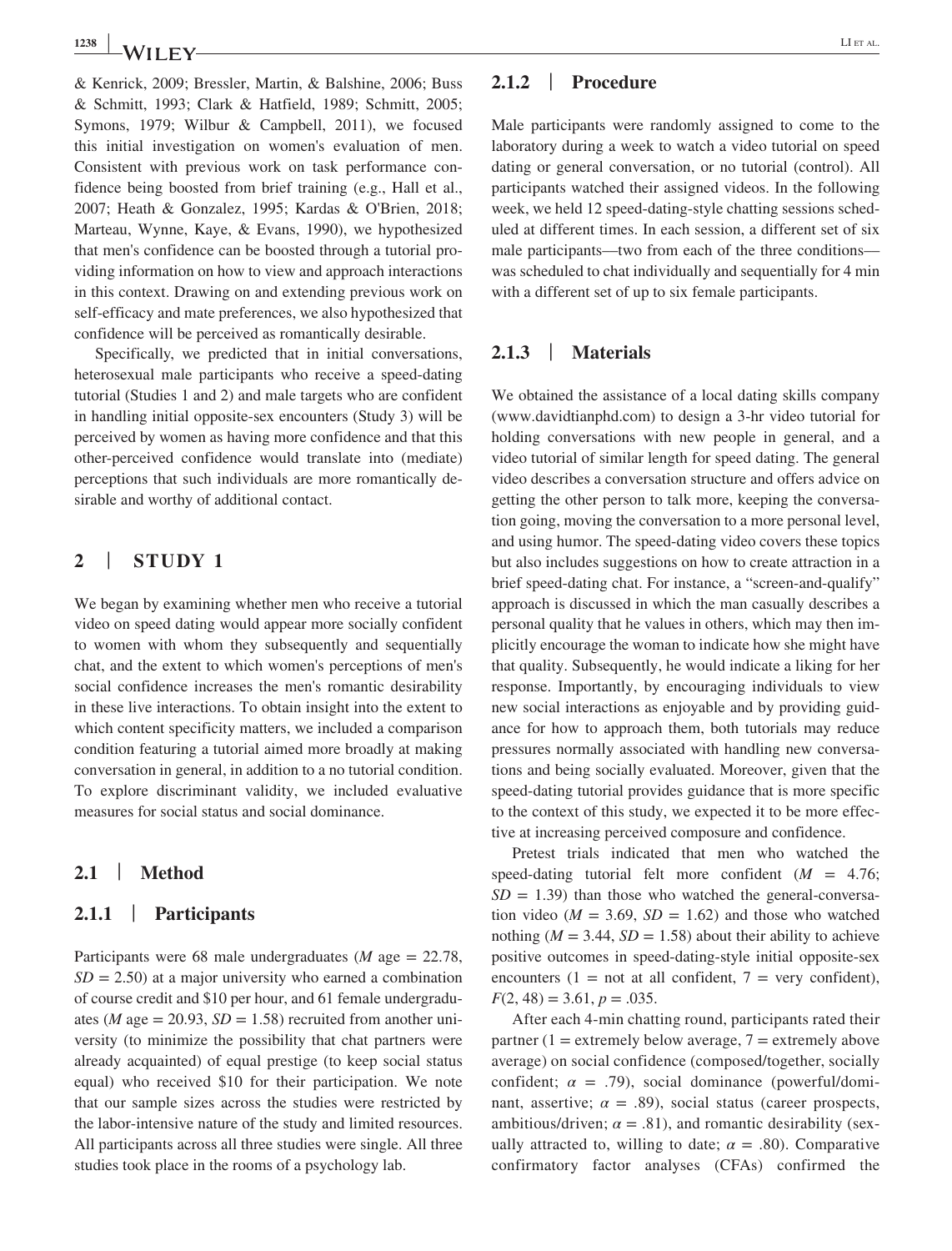distinctiveness of the confidence, dominance, and status constructs. Fit statistics met acceptable criteria for the unconstrained Three-Factor Model:  $\chi^2 = 6.41$ ,  $df = 6$ ,  $p = .378$ , *CFI* = 1.00, *RMSEA* = 0.01, but not for the oneand Two-Factor Models with the covariance between confidence, dominance, and status set equal to one: 0.80 < *CFIs <*.94, 0.17 < *RMSEA <*.26. Correlation coefficients between these three constructs were positively significant  $(r<sub>range</sub> = 0.47–0.66, all ps < .001)$ . A chi-squared difference test confirmed that our Three-Factor Model was significantly better than the one- and Two-Factor Models, all *p*s < .001. Thus, we averaged the confidence, dominance, and status items separately.

## **2.2** | **Results**

To account for participants' repeated evaluations, we estimated multilevel models with unique chatting sessions and female participants' identification numbers as random intercepts. Ratings regarding male targets were nested within female raters nested within sessions. To take into account random effects in multilevel regression analyses, we reported effect sizes of significant findings based on *r*-squared change values (Rabe-Hesketh & Skrondal, 2008). Two sets of two dummy variables (first set: speed-dating tutorial vs. no tutorial and speed-dating tutorial vs. general-conversation tutorial; second set: speed-dating tutorial vs. generalconversation tutorial and no tutorial vs. general-conversation tutorial) were used as the independent variables to make the three possible dependent variable comparisons between the three experimental conditions. Figure 1 presents the means across the three conditions regarding the dependent variables in Study 1.

Men who received the speed-dating tutorial were perceived as having higher social confidence  $(M = 5.02, SD = 0.91,$ 95% *CI* = [4.85, 5.19]), dominance (*M* = 4.66, *SD* = 0.94, 95% *CI* = [4.48, 4.83]) and status (*M* = 4.90, *SD* = 1.00, 95%  $CI = [4.71, 5.09]$ ) than men in the control condition (confidence: *M* = 4.79, *SD* = 1.04, 95% *CI* = [4.60, 4.99], *B =* 0.24,  $\Delta R^2 = .01, p = .035$ ; dominance:  $M = 4.24, SD = 1.14, 95\%$  $CI = [4.03, 4.46], B = 0.43, \Delta R^2 = .03, p = .001;$  status:  $M = 4.61$ ,  $SD = 1.01$ ,  $95\%$   $CI = [4.42, 4.80]$ ,  $B = 0.29$ ,  $\Delta R^2 = .01, p = .039$ , but only marginally higher socially dominance and status than those who received the general tutorial (dominance:  $M = 4.48$ ,  $SD = 0.99$ ,  $95\%$   $CI = [4.30, 4.66]$ ,  $B = 0.21$ ,  $\Delta R^2 = .003$ ,  $p = .088$ ; status:  $M = 4.67$ ,  $SD = 1.37$ , 95% *CI* = [4.42, 4.91], *B =* 0.24, Δ*R*<sup>2</sup> = .01, *p* = .076). Men who received the speed-dating tutorial were not considered significantly more socially confident than those who watched the general-conversation tutorial ( $M = 4.92$ ,  $SD = 1.00$ , 95%  $CI = [4.73, 5.10], B = 0.13, p = .255$ . Men who watched the general tutorial were considered marginally more socially



**FIGURE 1** The means of the dependent variables across the conditions in Study 1. Error bars indicate one standard error above and below the means

dominant (*B* = 0.22,  $\Delta R^2$  = .01, *p* = .074) but not significantly more socially confident  $(B = 0.11, p = .325)$  or to have higher social status ( $B = 0.05$ ,  $p = .738$ ) than men in the control condition.

# **2.2.1** | **Romantic desirability**

Men in the speed-dating condition were considered significantly more romantically desirable  $(M = 3.87, SD = 1.16,$ 95%  $CI = [3.65, 4.08]$  than men in the general-conversation ( $M = 3.46$ ,  $SD = 1.14$ ,  $95\% CI = [3.25, 3.67]$ ,  $B = 0.41$ ,  $\Delta R^2 = .02, p = .003$ ) and control ( $M = 3.43, SD = 1.23, 95\%$  $CI = [3.20, 3.66], B = 0.45, \Delta R^2 = .03, p = .001$  conditions. Men who watched the general-conversation tutorial were not considered more romantically desirable than men in the control condition ( $B = 0.04$ ,  $p = .762$ ).

When social confidence, dominance, and status were entered into the regression model predicting romantic desirability, confidence was a significant predictor,  $B = 0.44$ ,  $\Delta R^2 = .08, p < .001$ , but not dominance,  $B = -.01, p = .899$ , or status,  $B = 0.09$ ,  $p = .187$ . Given that confidence only differed significantly between men in the speed-dating versus control condition, we tested it as a mediator of the speeddating tutorial's (vs. control) effect on romantic desirability. Given that social confidence, dominance, and status were all associated with each other, we used the three traits as simultaneous mediators. Only confidence significantly mediated the effects of the speed-dating tutorial versus no tutorial on romantic desirability,  $B = 0.11$ , 95% *CI* (0.01, 0.22).

# **2.3** | **Discussion**

Men who received a tutorial on speed dating––an activity upon which the current social situation is modeled––were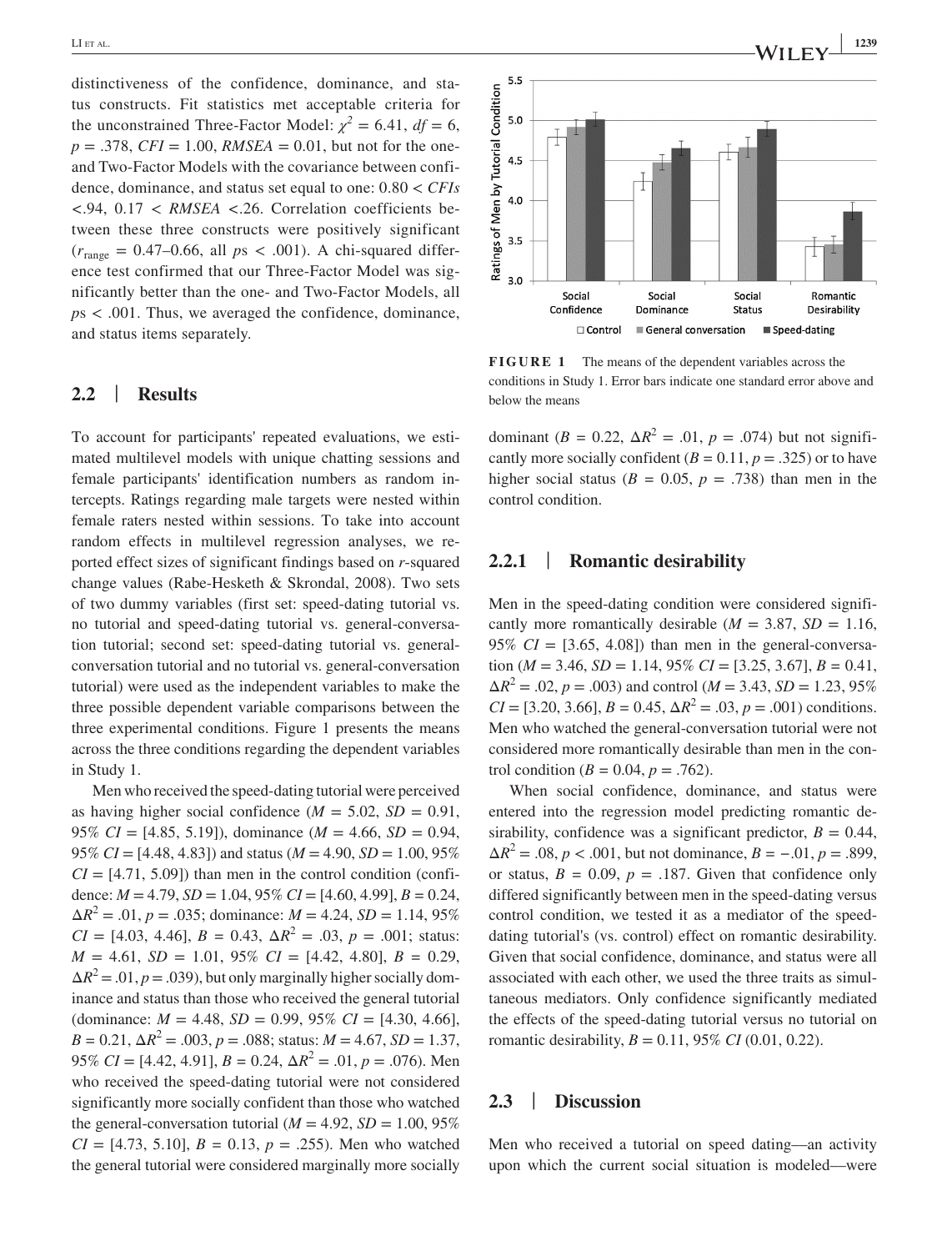perceived as having higher social confidence, dominance, and status, as well as romantic desirability, than those who did not. However, only perceptions of social confidence mediated the effect that watching a specialized tutorial had on romantic desirability. A tutorial on general conversation led to similar levels of confidence, dominance, and status as the speed-dating tutorial, though there was a (marginally) significant difference between the perceived dominance of those receiving the general-conversation video versus no video. The similarity in trait perceptions for men in the speed-dating and general-conversation conditions suggests that confidence may be boosted by receiving training on social interaction broadly. To help evaluate this further, participants in the next study received the same tutorials as in Study 1.

## **3** | **STUDY 2**

We conducted Study 2 to replicate and extend Study 1 using a within- rather than between-subjects design. To maximize within-subject power and thereby reduce rating variance due to any situational or rater-specific uniqueness, we had one set of female perceivers chat with and rate each of the male participants. To provide an additional measure of romantic interest, we added an item assessing interest in having future contact (exchanging emails).

# **3.1** | **Method**

#### **3.1.1** | **Participants**

Participants were 60 male undergraduates (*M* age = 21.64,  $SD = 1.09$ ) at a major university who earned a combination of course credit and \$10 per hour. The three female raters were fourth-year undergraduates (*M* age = 22) who were not told the hypotheses of the study (nor did they express suspicion at the completion of study when asked).

# **3.1.2** | **Procedure**

As with Study 1, participants were randomly assigned to receive Study 1's speed-dating video tutorial or generalconversation video tutorial, or no tutorial. After the tutorial manipulation, we held 20 chatting sessions. In each session, a different set of three male participants—one from each of the three tutorial conditions––was scheduled to chat individually with each of three undergraduate female chatters who participated in all the sessions. To buffer against potential no-shows, we scheduled an extra male participant in sessions where not all male participants responded to a confirmation email sent a day before the session. Due to a male participant leaving the

chat to take a phone call during one session for one female chatter and another male participant following suit (thinking that there was a break), the female chatter missed two chats in that session. Thus, that entire session for that chatter was not included.

## **3.1.3** | **Materials**

After each 4-min speed-dating round, female raters rated their date-target (1 = extremely below average, 7 = extremely above average) on social confidence (composed/together, socially confident;  $\alpha = .91$ ), social dominance (powerful) dominant, assertive;  $\alpha = .77$ ), social status (career prospects, ambitious/driven;  $\alpha = .87$ ), and romantic desirability (sexually attracted to, willing to date), and their interest in continued contact via exchanging emails ("yes =  $1$ " or "no = 0"). To increase the diversity of dependent measures, two items indicating mutual liking were added (liked partner, partner liked you). Due to a lack of theoretical predictions for the relationship of these items to the original two romantic desirability items used in Study 1, an exploratory factor analysis was performed on the two new items and the two previous ones. The four items ( $\alpha = .81$ ) formed a single factor and the total percentage of variance accounted for by this factor was 57.41% (we also replicated the EFA findings in Study 3 and the total percentage of variance accounted for by the fouritem single factor was 58.14%); thus, the four items were averaged together as one romantic desirability measure.

Comparative CFAs confirmed the distinctiveness of the confidence, dominance, and status constructs. Fit statistics met acceptable criteria for the unconstrained Three-Factor Model:  $\chi^2 = 10.29$ ,  $df = 6$ ,  $p = .113$ ,  $CFI = 0.99$ , *RMSEA* = 0.06, but not for the One- and Two-Factor Models with the covariance between confidence, dominance, and status set equal to one: 0.83 < *CFIs <* .97, 0.11 < *RMSEA <* .25. The correlation coefficients between these three constructs were significantly positive  $(r_{\text{range}} = 0.52{\text -}0.74, \text{ all } ps < .001)$ . A chi-squared difference test confirmed that our Three-Factor Model was significantly better than the One- and Two-Factor Models, all  $ps < .001$ . Thus, we averaged the confidence, dominance, and status items separately.

## **3.2** | **Results**

To promote fair comparisons across different studies, we conducted multilevel linear regression and logistic regression analyses with the same random intercepts used in Study 1 for the dependent variables romantic attraction and interest in continued contact (yessing), respectively. We also followed the same method of only reporting mediation analyses for unique significant pairwise comparisons. We reported odds ratios as an effect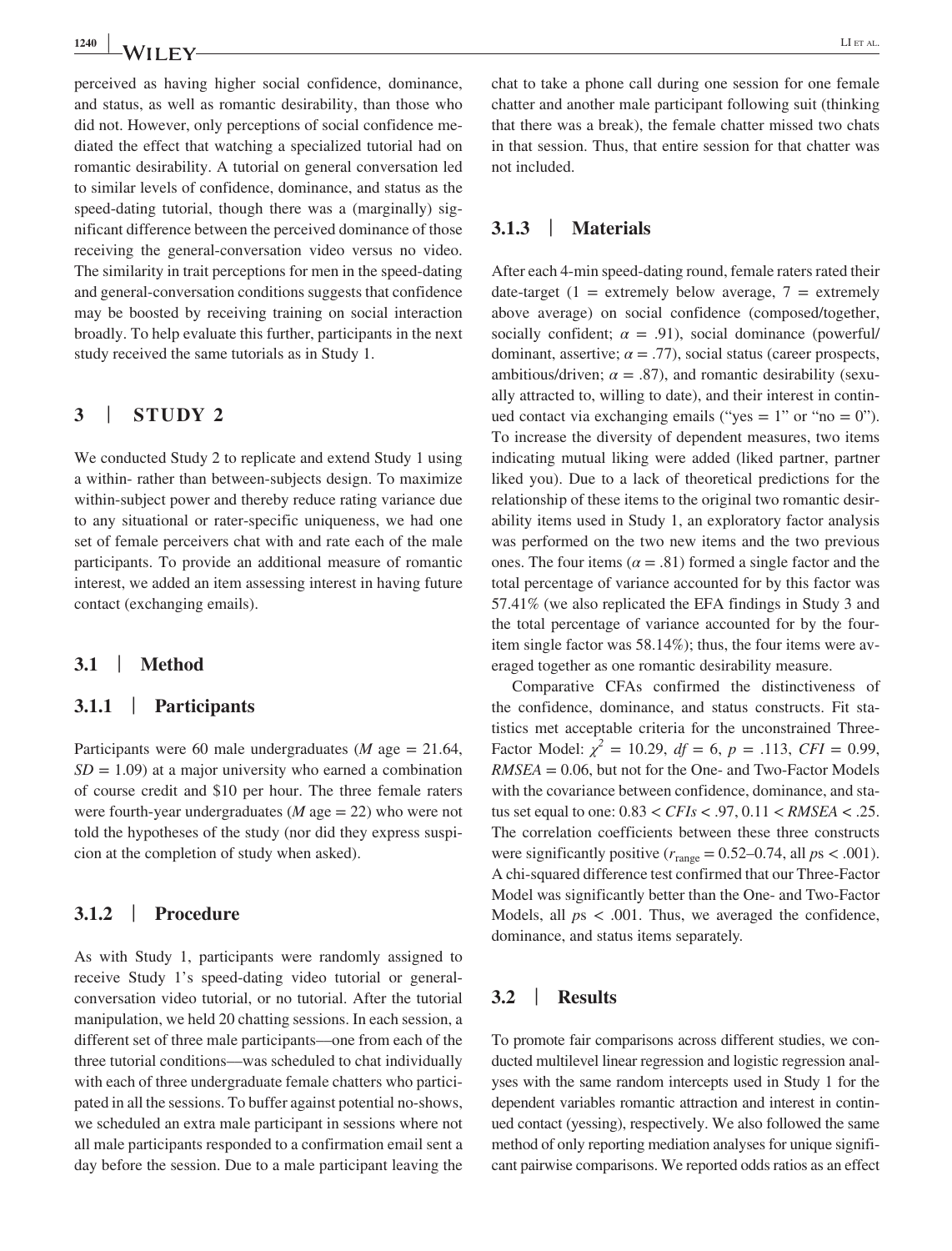size indicator for significant findings in multilevel logistic regression analyses. Figure 2 presents the means across the three conditions regarding the dependent variables in Study 2.

Men who received the speed-dating tutorial were perceived to have higher social confidence ( $M = 5.11$ ,  $SD = 1.30$ , 95%  $CI = [4.77, 5.44]$ , dominance (*M* = 4.43, *SD* = 1.01, 95%  $CI = [4.17, 4.69]$ , and status ( $M = 4.85$ ,  $SD = 1.11$ , 95%  $CI = [4.56, 5.14]$ ) than men in the control condition (confidence:  $M = 4.60$ ,  $SD = 1.10$ ,  $95\% CI = [4.33, 4.88]$ ,  $B = 0.77$ ,  $\Delta R^2 = .14, p < .001$ ; dominance:  $M = 4.06, SD = 0.88, 95\%$  $CI = [3.84, 4.28], B = 0.64, \Delta R^2 = .16, p < .001$ ; status:  $M = 4.63$ ,  $SD = 1.14$ ,  $95\%$   $CI = [4.34, 4.91]$ ,  $B = 0.38$ ,  $\Delta R^2$  = .05, *p* = .027). Men who watched the speed-dating tutorial and men who watched the general-conversation tutorial did not differ––differences were nonsignificant for confidence ( $M = 4.86$ ,  $SD = 1.06$ ,  $95\%$   $CI = [4.56, 5.16]$ ,  $B = 0.29$ ,  $p = .100$ ) and dominance ( $M = 4.25$ ,  $SD = 0.80$ , 95% *CI* = [4.02, 4.48], *B =* 0.14, *p* = .318), and marginally significant for status ( $M = 4.59$ ,  $SD = 0.90$ ,  $95\%$   $CI = [4.34]$ , 4.84],  $B = 0.28$ ,  $\Delta R^2 = 0.02$ ,  $p = 0.076$ ). Men who received the conversation tutorial were considered to have significantly more confidence ( $B = 0.48$ ,  $\Delta R^2 = .06$ ,  $p = .018$ ) and



conditions in Study 2. Error bars indicate one standard error above and below the means. For yessing as a dependent variable, numbers on the vertical axis indicate percentage of participants who selected "yes" for future contact in a specific condition

dominance ( $B = 0.50$ ,  $\Delta R^2 = .11$ ,  $p = .002$ ) but not more status ( $B = 0.10$ ,  $p = .566$ ) than men who received no tutorial.

#### **3.2.1** | **Romantic desirability**

Men who received the speed-dating tutorial were considered more romantically desirable  $(M = 4.31, SD = 0.98,$ 95%  $CI = [4.06, 4.57]$  than those who received the generalconversation tutorial (*M* = 3.82, *SD* = 0.98, 95% *CI* = [3.54,  $(4.09)$ ,  $B = 0.51$ ,  $\Delta R^2 = .07$ ,  $p = .002$ ), and those who received no tutorial (*M* = 3.64, *SD* = 0.90, 95% *CI* = [3.41, 3.86], *B =* 0.91,  $\Delta R^2 = 0.22$ ,  $p < 0.001$ ). Men who received the conversation tutorial were considered more romantically desirable than men who received no tutorial ( $B = 0.40$ ,  $\Delta R^2 = .06$ ,  $p = .023$ ). When social confidence, dominance, and status were entered into the regression model predicting romantic desirability, confidence was a significant predictor,  $B = 0.50$ ,  $p < .001$ , but not dominance,  $B = 0.07$ ,  $p = .431$ , or status,  $B = 0.09$ ,  $p = .134$ . Thus, mediation tests were conducted to evaluate the mediating effects of confidence. Results indicated that social confidence significantly mediated the effects of the speed-dating tutorial versus no tutorial,  $B = 0.38$ , 95% *CI* (0.18, 0.62), and the effects of the general-conversation tutorial versus no tutorial,  $B = 0.24, 95\% \, CI \, (0.04, 0.46)$ , on romantic desirability.

# **3.2.2** | **Yessing**

Female raters yessed men who had received the speed-dating tutorial ( $M = 0.37$ ,  $SD = 0.49$ ,  $95\%$   $CI = [0.25, 0.50]$ ) and general-conversation tutorial  $(M = 0.22, SD = 0.42, 95\%$  $CI = [0.12, 0.36]$  more often than men in the control condition ( $M = 0.09$ ,  $SD = 0.29$ , 95%  $CI = [0.04, 0.19]$ ; speed dating vs. no tutorial:  $B = 1.73$ , odds ratio = 2.94,  $p = .003$ ; conversation vs. no tutorial:  $B = 1.01$ , odds ratio = 1.77,  $p = .077$ ). There was no significant difference in yessing between men who received the speed-dating versus generalconversation tutorial ( $B = 0.73$ ,  $p = .116$ ). When confidence, dominance, and status were entered into the same regression model predicting "yessing," confidence was a significant predictor,  $B = 0.99$ , odds ratio = 2.69,  $p = .001$ , but not dominance, *B = −*0.29, *p* = .397, or status, *B =* 0.30, *p* = .271. Confidence mediated the effects of the speed-dating tutorial (vs. no tutorial),  $B = 1.22, 95\% \text{ CI}$  (0.40, 3.54), and generalconversation tutorial (vs. no tutorial),  $B = 1.00$ , 92% *CI* (0.01, 2.30), on yessing.

# **3.3** | **Discussion**

Using a within-subjects design, we replicated and extended the results of Study 1. Men who received a speed-dating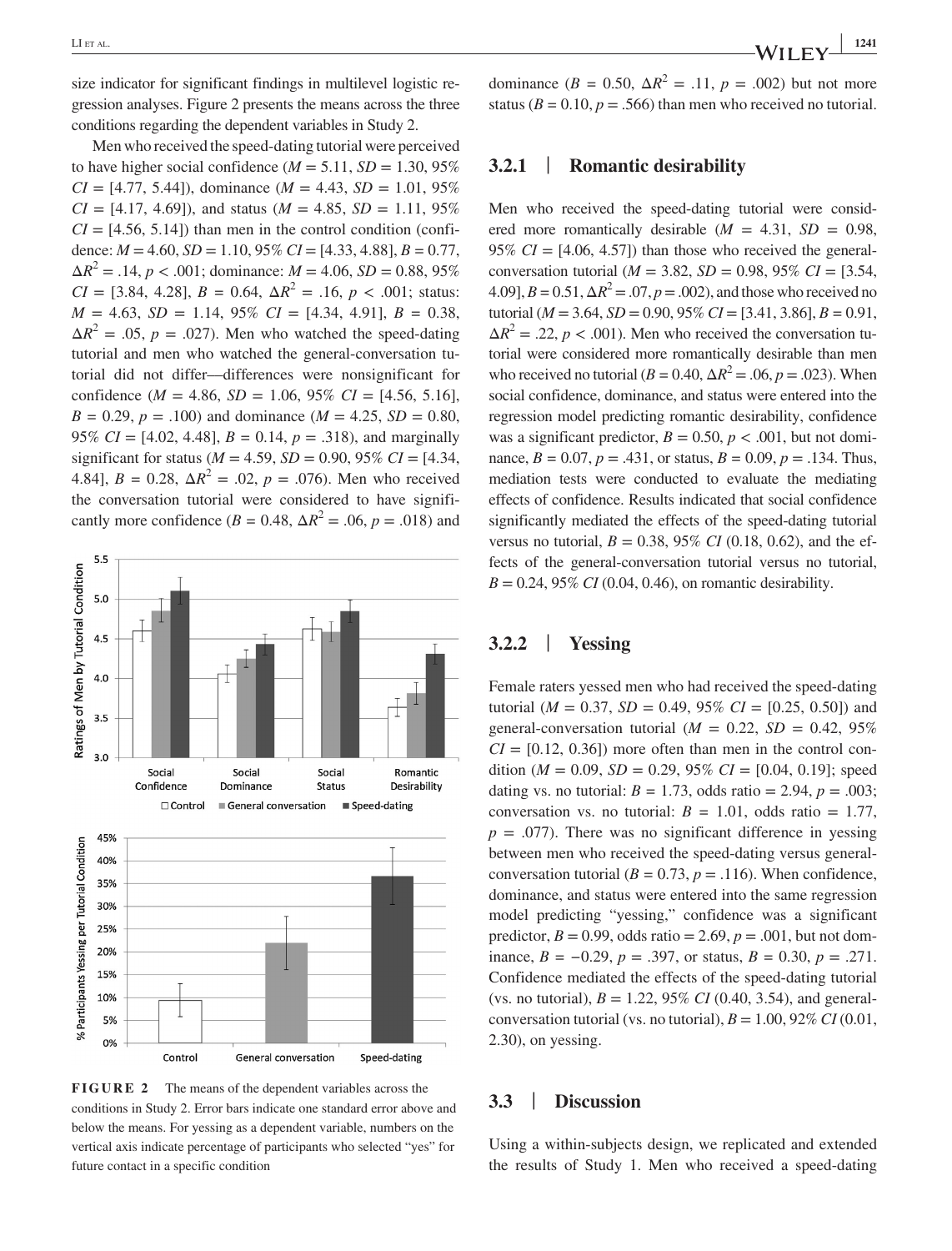tutorial were perceived as having higher social confidence, dominance, and status than those who did not receive any tutorial. However, only perceptions of social confidence led to greater romantic desirability and mediated the positive effect that the speed-dating tutorial had on romantic desirability and being yessed for further contact. Similar effects were found for the general-conversation tutorial as for the speeddating tutorial. Taken together with the greater lack of effects found for this condition in the previous study, this suggests that receiving a tutorial on making conversation in general–– something obviously relevant, albeit not as directly, to the specific social situation at hand––is somewhat effective in boosting perceived social confidence and desirability in a specific context.

## **4** | **STUDY 3**

We sought to extend Studies 1 and 2 in two ways. First, given that the mate preference literature distinguishes between short- and long-term mating contexts and that preferences are adaptively attuned to each context (Buss & Schmitt, 1993; Confer, Perilloux, & Buss, 2010; Kenrick et al., 1993; Li & Kenrick, 2006), we wanted to explore how social confidence is valued depending on the relationship context. On the one hand, like social status (e.g., Buss, 1989; Li et al., 2002), confidence may be more valued by women for long-term, committed relationships. On the other hand, like social dominance (e.g., Sadalla et al., 1987), confidence may be more highly valued for short-term sexual relationships. As the literature is not clear on which way is more theoretically correct, we sought to obtain some clarity via empirical examination.

Second, given that the consistent pattern found across both studies suggests that a tutorial can help people be perceived as more confident and desirable in a social situation, we pondered more broadly, why isn't everyone watching such tutorials or seeking training? While an investigation of the likely multiple reasons is beyond the current scope (though these may include instrumental reasons like time and cost and psychological reasons like the self-perception that one is confident enough), we considered one potential drawback to becoming trained: people may view learning how to handle specific social situations as disingenuous. For instance, if other people somehow knew that an individual had undergone training to learn how best to handle an evaluative social interaction, this may undermine confidence perceptions and lead to negative evaluations of that person––in particular, lowered perceived trustworthiness. Such a negative evaluation may be especially detrimental to romantic desirability in long-term relationships, where cooperation is necessary (Valentine et al., 2020). Hence, in Study 3, we examined the effects of male self-confidence (using a different, quasiexperimental methodology) and female knowledge (that a man has undergone training for handling and creating attraction in opposite-sex encounters) on male short-term and long-term romantic desirability.

## **4.1** | **Method**

#### **4.1.1** | **Participants**

Participants were 46 female undergraduates (*M* age = 20.10,  $SD = 1.03$ ) at a major university who earned psychology course credit.

#### **4.1.2** | **Procedure**

To manipulate confidence, we announced a free speeddating-like event to people at the dating skills company who had just completed an extensive, live dating-skills training program (48 hr of interactive classes) and to those who had not yet done so but intended to do so (they had just attended a free seminar held by the company). We took the first four men from each group who responded to the announcement to serve as targets. A pre-study survey  $(1 = not at all confi-)$ dent,  $7 = \text{very confident}$  confident) confirmed that the trained targets felt significantly more confident about their ability to obtain positive outcomes in speed-dating-style initial opposite-sex encounters ( $M = 6.00$ ,  $SD = 0.82$ ) than the untrained targets  $(M = 3.75, SD = 0.96), t(6) = 3.58, p = .012.$  Independent of the confidence quasi-conditions, for each female participant, half the male targets were randomly assigned to one of two training knowledge conditions. That is, female participants were told that their chat partner (irrespective of their actual training) had either undergone a dating-skills training program (told-trained condition), or had not undergone any training program (told-untrained condition). This information was conveyed to each female participant in instructions they received upon signing in for the study:

> Among each set of 4 male chatters, 2 have undergone dating-skills training, while another 2 have not undergone any such training. Men who have undergone training have been coached on how to chat up and attract women. Whether or not these male participants have undergone the training will be indicated next to their participant number.

Male targets were not informed of this random assignment or of the training knowledge variable.

We held 12 chatting sessions. In six sessions, 22 female participants individually chatted with a set of four male participants who represented each of the 2 (self-confidence) x 2 (training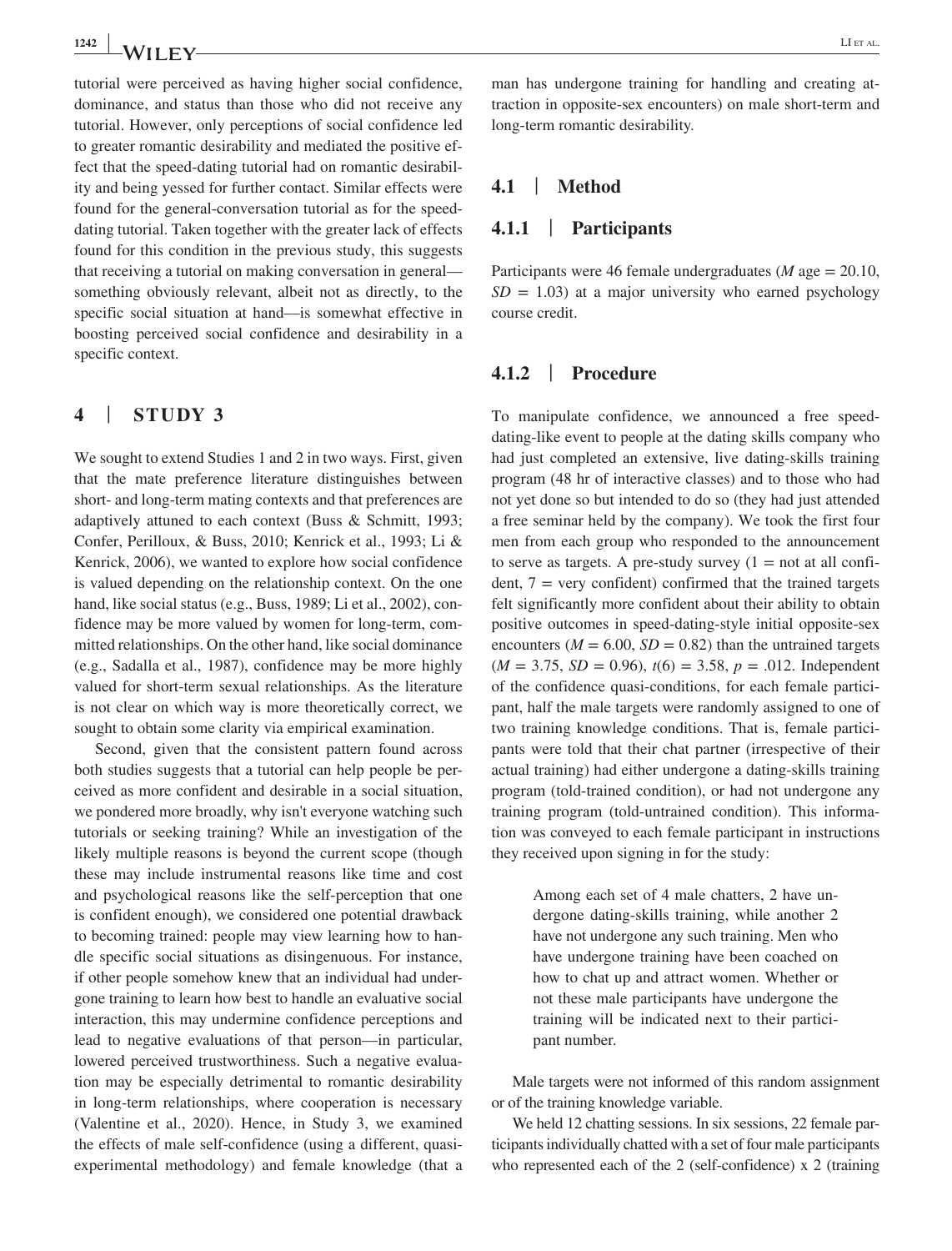

**FIGURE 3** The means of the dependent variables across the conditions in Study 3. Top half: Dependent variables as a function of selfconfidence (left) and training knowledge (right). Bottom half: Women's choice of target-partners as a function of relationship duration and selfconfidence (left), and relationship duration and what they were told about training (right). Bars indicate mean percent of being individually chosen per confidence condition (left) or knowledge condition (right) within each relationship duration (where a total four target choices were offered). Error bars indicate one standard error above and below the means

knowledge) within-subject conditions. In the other six sessions, another 24 female participants chatted with the other set of four male participants representing the same four conditions.

# **4.1.3** | **Materials**

After each 4-min chatting round, participants rated their datetarget (1 = extremely below average,  $7$  = extremely above average) on social confidence (composed/ together, socially confident;  $\alpha = .86$ ), trustworthiness (honest, trustworthy;  $\alpha$  = .84), and romantic desirability (sexually attracted to, willing to date, liked partner, partner liked you;  $\alpha = .83$ ). After sequentially chatting with the four male targets of a set, the female participants indicated which one of the men they most preferred for a long-term, committed relationship, and which one they most preferred for a short-term, casual sexual relationship.

Comparative CFAs confirmed the distinctiveness of the confidence and trustworthiness constructs. Fit statistics met acceptable criteria for the unconstrained Two-Factor Model:

*χ 2* = 1.39, *df* = 1, *p* = .239, *CFI* = 1.00, *RMSEA* = 0.05, but not for the One-Factor Model with the covariance between confidence and trustworthiness set equal to one:  $\chi^2 = 126.20$ ,  $df = 2$ ,  $p < .001$ ,  $CFI = 0.53$ , *RMSEA* = 0.58. The correlation coefficient between these two constructs was nonsignificant  $(r = .08, p = .260)$ . A chi-squared difference test confirmed that our Two-Factor Model was significantly better than the One-Factor Model,  $\chi^2 = 124.81$ ,  $df = 1$ ,  $p < .001$ . Thus, we averaged the confidence and trustworthiness items separately.

#### **4.2** | **Results**

To promote fair comparisons across different studies, we conducted multilevel linear regression analyses with the same random intercepts used in Studies 1 and 2 to examine the effects of self-confidence (confident vs. not confident) and training knowledge (told-trained vs. told-untrained). Perceived social confidence and trustworthiness served as mediators, and romantic desirability constituted a dependent variable. Figure 3 (top) presents the means of social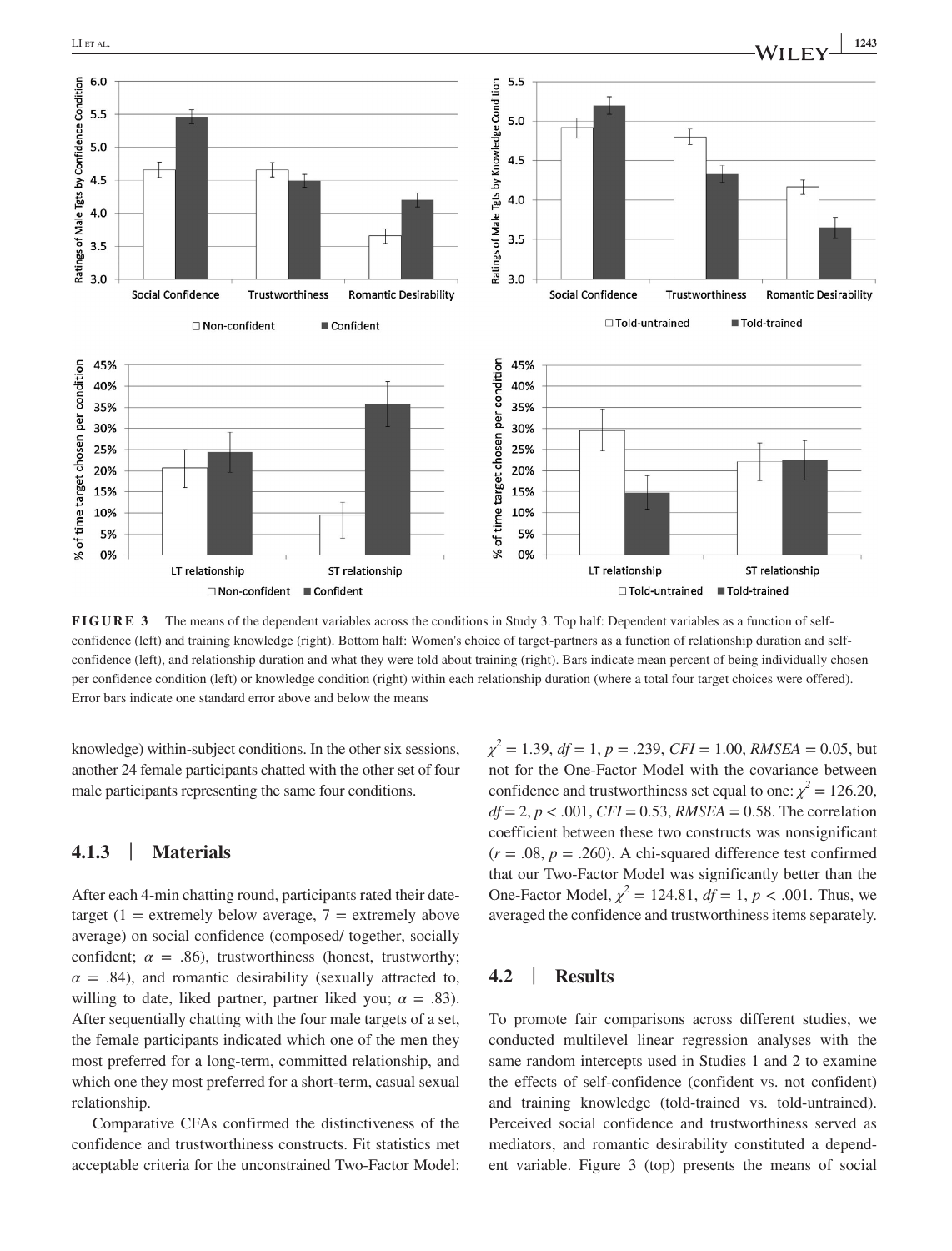confidence, trustworthiness, and romantic desirability across different conditions of self-confidence or training knowledge in Study 3.

Results indicated that self-confident male targets were perceived as being more socially confident ( $M = 5.46$ ,  $SD = 0.99$ , 95% *CI* = [5.25, 5.68]) than non-confident targets (*M* = 4.66,  $SD = 1.10, 95\% \ CI = [4.43, 4.89], B = 0.82, \Delta R^2 = .18,$  $p < .001$ . The effect of self-confidence on trustworthiness was not significant,  $B = -0.19$ ,  $p = .120$ . Results also indicated a positive effect of training knowledge on social confidence, and a negative effect of knowledge on trustworthiness. Specifically, male targets labeled as having received training (told-trained condition) were considered to have higher social confidence ( $M = 5.20$ ,  $SD = 1.01$ ,  $95\%$   $CI = [4.97, 5.42]$ ) but lower trustworthiness ( $M = 4.33$ ,  $SD = 1.00$ , 95%  $CI =$ [4.11, 4.55]) than unlabeled (told-untrained) targets (confidence: *M* = 4.91, *SD* = 1.20, 95% *CI* = [4.66, 5.16], *B =* 0.31,  $\Delta R^2 = .02$ , *p* = .039; trustworthiness: *M* = 4.80, *SD* = 0.90, 95% *CI* = [4.61, 4.99],  $B = -0.48$ ,  $\Delta R^2 = .10$ ,  $p < .001$ ). In addition, we did not find significant interactions effects of self-confidence and training knowledge on perceived confidence (*B = −*0.49, *p* = .107) or trustworthiness (*B =* 0.44,  $p = .071$ ).

#### **4.2.1** | **Romantic desirability**

Self-confident male targets were considered more romantically desirable ( $M = 4.20$ ,  $SD = 0.98$ ,  $95\%$   $CI = [3.99]$ , 4.42]) than non-confident targets  $(M = 3.66, SD = 1.05,$ 95% *CI* = [3.44, 3.88]), *B =* 0.52, Δ*R*<sup>2</sup> = .13, *p* < .001. Male targets labeled as having received training (told-untrained condition) were considered lower in romantic desirability  $(M = 3.65, SD = 1.15, 95\% \ CI = [3.40, 3.90])$  than unlabeled (told-untrained) targets ( $M = 4.16$ ,  $SD = 0.88$ , 95%  $CI = [3.98, 4.35], B = -0.50, \Delta R^2 = .12, p < .001.$ 

When perceived social confidence and trustworthiness were entered into the regression model predicting romantic desirability, both perceived confidence,  $B = 0.23$ ,  $\Delta R^2 = .09$ ,  $p < .001$ , and trustworthiness,  $B = 0.25$ ,  $\Delta R^2 = .02$ ,  $p < .001$ , were significant predictors. Simultaneous mediation analyses were thus, conducted to evaluate the mediating effects of both variables. Perceived social confidence significantly mediated both the effects of self-confidence on romantic desirability,  $B = 0.18, 95\% \text{ CI } (0.08, 0.32)$ , and the negative effects of training knowledge (told-trained vs. told-untrained) on romantic desirability, *B* = 0.07, 95% *CI* (0.003, 0.161). Given that only training knowledge significantly influenced trustworthiness, we examined trustworthiness as a mediator of the relationship between knowledge and romantic desirability. Trustworthiness significantly (and negatively) mediated the effects of training knowledge on romantic desirability,  $B = -0.12$ , 95% *CI* (-0.22, -0.04).

# **4.2.2** | **Relationship partner choice**

To account for dependent responses within a female participant and the differences from different sets of male targets,<sup>1</sup> we conducted multilevel logistic regression analyses with the same random intercepts (i.e., females' identification numbers and identification numbers that differentiate between different sets of male participants) as used previously to examine how target self-confidence and training knowledge affect participants' choices for short- and longterm partners (target selected  $= 1$ ; target not selected  $= 0$ ). An additional categorical variable (relationship duration: short- vs. long-term) was created to indicate the difference between the two types of relationships. In the regression models, self-confidence, knowledge, relationship duration, and their interaction terms (relationship duration  $\times$  training and relationship duration  $\times$  knowledge) were used as predictors of partner choice.

The relationship duration  $\times$  confidence interaction was significant,  $B = 1.49$ ,  $p = .010$ . Specifically, as shown in Figure 3 (bottom left), female participants strongly preferred self-confident targets ( $M = 0.36$ ,  $SD = 0.48$ , 95%  $CI = [0.25, 0.47]$  to non-confident targets  $(M = 0.09,$  $SD = 0.29, 95\% \ CI = [0.04, 0.18]$  for short-term relationships,  $B = 1.68$ , odds ratio = 5.38,  $p < .001$ . In contrast, the difference in partner preference between the non-confident target ( $M = 0.21$ ,  $SD = 0.41$ ,  $95\% CI = [0.13, 0.31]$ ) and the self-confident target  $(M = 0.24, SD = 0.43, 95\%)$  $CI = [0.16, 0.35]$  was not significant for long-term relationships,  $B = 0.19$ ,  $p = .608$ .

The relationship duration  $\times$  training knowledge interaction was marginally significant,  $B = 0.94$ ,  $p = .089$ . Men were less likely to be chosen as long-term partners when women were told that the men were trained  $(M = 0.15, SD = 0.36,$ 95% *CI* =  $[0.08, 0.24]$  vs. untrained (*M* = 0.30, *SD* = 0.46, 95% *CI* =  $[0.20, 0.40]$ ,  $B = -0.88$ , odds ratio = 0.42,  $p = .025$ ). In contrast, there was no significant difference in partner preference for the told-trained target ( $M = 0.23$ ,  $SD = 0.42, 95\% \ CI = [0.14, 0.33]$  versus told-untrained target ( $M = 0.22$ ,  $SD = 0.42$ ,  $95\%$   $CI = [0.14, 0.32]$ ) for short-term relationships,  $B = 0.07$ ,  $p = .862$  (Figure 3, bottom right).

#### *Long-term mate choice*

When perceived social confidence and trustworthiness were entered into the regression model predicting the forcedchoice long-term mate, trustworthiness was a significant predictor,  $B = 0.54$ , odds ratio = 1.72,  $p = .014$ , but not social confidence,  $B = 0.05$ ,  $p = .791$ . Thus, a mediation test was conducted to evaluate the mediating effects of trustworthiness. Trustworthiness significantly (and negatively) mediated the effects of training knowledge on long-term mate choice, *B* = −0.26, 95% *CI* (−0.54, −0.05).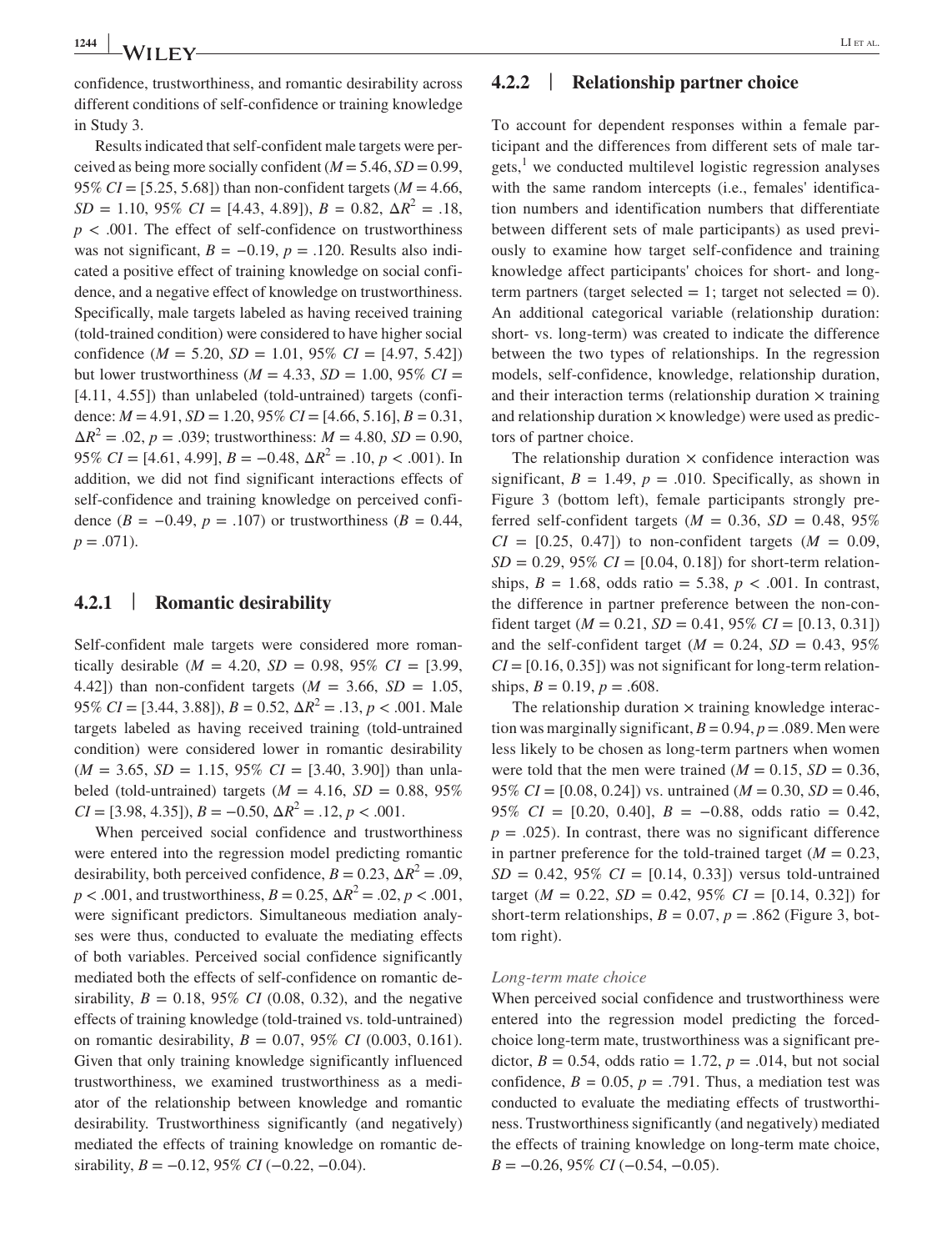#### *Short-term mate choice*

When perceived social confidence and trustworthiness were entered into the regression model predicting short-term mate choice, confidence was a significant predictor,  $B = 0.57$ , odds ratio = 1.76,  $p = .013$ , but not trustworthiness,  $B = 0.02$ ,  $p = .927$ . A mediation test indicated that perceived social confidence significantly mediated the effects of self-confidence on short-term mate choice,  $B = 0.46, 95\% \text{ CI } (0.09, 0.91)$ .

# **4.3** | **Discussion**

We extended previous results, finding that male targets who were self-confident about chatting with the opposite sex were perceived as more socially confident and romantically desirable than male targets who were likely equally interested in meeting and chatting with women but were not confident about their abilities. Moreover, women's perceptions of the male targets' social confidence mediated the effects of male self-confidence on romantic desirability.

To gain further insights, we examined the short-term and long-term relationship distinction as well as the effects of knowing that a target has received training on how to conduct the conversations under consideration. Self-confident male targets had a greater likelihood of being chosen as a shortterm but not long-term mate, and this process was mediated through greater perceptions of social confidence.

Knowledge that target-partners had undergone training, regardless of whether they actually did, led to higher perceptions of the target-partners' social confidence and social confidence-mediated romantic desirability, but lower perceptions of their trustworthiness and lower trustworthiness-mediated romantic desirability. The negative effects of trustworthiness were relatively stronger, as the overall effect of training knowledge on romantic desirability was negative. Furthermore, knowledge of men having been trained led to a lowered likelihood of choosing the men as a longbut not short-term mate, and this process was mediated via lowered perceptions of trustworthiness. Thus, a drawback and potential reason why more men (at least those men interested in long-term relationships) don't seek out tutorials or training to boost their confidence in social situations may be that others, if they find out, may view them as disingenuous and less, rather than more, desirable. That said, being self-confident (perhaps from actual training) appears useful for improving men's short-term mating outcomes regardless of whether women think it comes from training or not.

# **5** | **GENERAL DISCUSSION**

Across three experimental studies, we obtained support for the idea that an introductory tutorial can boost perceived

confidence in an evaluative social situation, and that this confidence is associated with being more desirable in that situation. Specifically, men who received a video tutorial on how to approach opposite-sex speed-dating-style encounters felt more confident about their ability to handle an initial opposite-sex interactions (Studies 1 and 2). These men, as well as male targets who felt socially self-confident (from extensive training in dating skills, Study 3), were perceived by women with whom they interacted briefly to have higher social confidence and greater romantic desirability (Studies 1, 2, and 3).<sup>2</sup> Tutorial-trained men also received greater partner consent for exchanging contact information (Study 2) and self-confident male targets were more often chosen as a short-term––but not long-term––mate (Study 3). In Studies 1 and 2, mediation analyses indicated that a specialized tutorial led to higher levels of each of these dependent variables through greater perceptions of social confidence. The tutorial also increased women's perceptions of the male participants' social status and social dominance, though these assessments were not associated with greater desirability or desire for further contact.

Interestingly, the more-generalized tutorial video also demonstrated some effectiveness in boosting perceived social confidence, dominance, status, and romantic desirability. In Study 2, the general-conversation tutorial was similarly effective as the speed-dating tutorial. Given the overlap in content and the obvious importance of making conversation in speed dating, these results are not surprising. Moreover, these results suggest that receiving relevant information can produce positive effects on men in mating-relevant situations and that general training may extend beyond specific contexts like mating. The differences in romantic desirability associated with tutorial type, however, suggests that there are mediators yet to be identified.

Finally, our investigation revealed a potential downside of training for social situations. That is, being told that a partner had undergone training to effectively talk to and attract women in initial opposite-sex encounters led to lowered assessments of the men's romantic desirability and likelihood of being chosen as a long-term (but not short-term) partner via lowered perceived trustworthiness. Taken together, our findings indicate that social confidence can be trained and that *other*-perceived social confidence plays an important role in evaluative social interactions.

## **5.1** | **Contributions and implications**

The work presented here offers several contributions. First, the findings fit with and add to the literature on self-efficacy (Bandura, 1977, 1997; Stajkovic & Luthans, 1998), which has been found to be related to actual task performance in many contexts. Confidence in one's task-related ability increases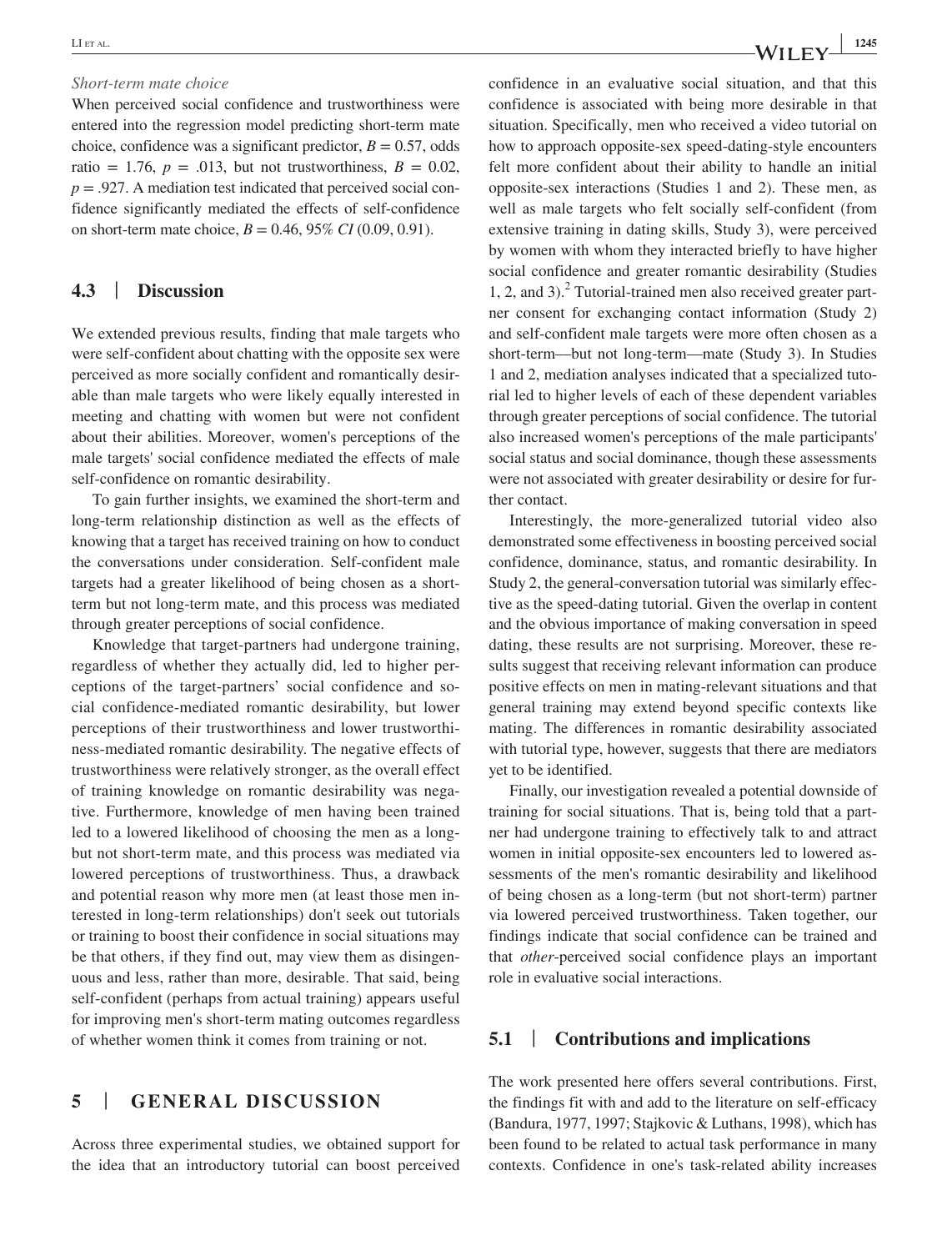effort and persistence toward challenging tasks (Barling & Beattie, 1983) while reducing stress and anxiety experienced when engaged in a task (Pajares, 1997), and individuals who have higher self-efficacy recover faster from setbacks than those who do not (Karademas, 2006). Our studies are compatible with but also extend this research by indicating how others' perceptions of one's confidence in an evaluative social situation result in positive assessments and greater opportunities granted to that person.

Second, the current work builds on research showing that people's perceived self-efficacy or confidence in handling a specific task can be boosted by viewing a video of others performing the task (Kardas & O'Brien, 2018), receiving some relevant information about the task (Hall et al., 2007; Marteau, Wynne, Kaye, & Evans, 1990), or interacting with others faced with the same task (Heath & Gonzalez, 1995). These prior studies found that people's increased selfconfidence was not matched with a similar increase in actual performance, thereby indicating that the training led to being overconfident about task performance. Similarly, in the current studies, people learned how to better handle the social interaction but not the long- and short-term relationships underlying the social situation.

Third, the current work expands the human mating literature in multiple ways. Although numerous behavioral tactics for romantic attraction have been documented (Buss, 1988), the effectiveness of self-presentation strategies has rarely been examined in actual mating contexts (e.g., Oesch & Miklousic, 2012), where behaviors can be observed and judgments and decisions have real consequences. By experimentally studying social confidence in live, interactive contexts, we expand this literature, which includes studies where women report being attracted to men who express confidence in their online profiles (Brand et al., 2012), are overconfident in their abilities (Murphy et al., 2015), come across as socially dominant in videotaped introductions (Gangestad et al., 2004; Sadalla et al., 1987), and who behave dominantly in bars (Renninger et al., 2004). Our studies suggest that social confidence is an understudied trait that is at least as important as social status and dominance and is a trait that women pay attention to and base their decisions on in mating contexts.

The present work also contributes to the mate selection research recently conducted in live-interactive contexts (e.g., Asendorpf, Penke, & Back, 2011; Fisman, Iyengar, Kamenica, & Simonson, 2006; Fletcher, Kerr, Li, & Valentine, 2014; Li et al.,  $2013$ ; Luo & Zhang,  $2009$ ). With few exceptions (Buunk, Dijkstra, Fetchenhauer, & Kenrick, 2002), this work and the extensive body of research on mate preferences (e.g., Buss, 1989; Li et al., 2002; Kenrick, Sadalla, Groth, & Trost, 1990; Kenrick et al., 1993) have not included, let alone focused on, social confidence in their investigations, despite its potentially central importance in mating judgments and decisions.

Women finding social confidence to be particularly desirable for short-term but not long-term relationships are also consistent with social confidence being associated with social dominance, which has been shown to be sexually attractive to women and theorized to be a signal of good genes (Gangestad & Simpson, 2000; Sadalla et al., 1987). While some individuals may be naturally inclined toward dominance and confidence, the work here suggests that confidence, at least in some social contexts, can be learned. Future research can further investigate the relationship between these traits as well as why they are sexually desirable.

The finding that romantic desirability is decreased through lowered perceptions of trustworthiness when people think that a potential long-term mate has acquired training for an evaluative social situation is consistent with people viewing training for such contexts as deceptive. Indeed, trustworthiness has been shown in mate preference studies to be particularly valued in long-term relationships (Fletcher, Simpson, Thomas, & Giles, 1999; Fletcher, Tither, O'Loughlin, Friesen, & Overall, 2004), and in newlywed couples (Valentine et al., 2020). Moreover, people recognize that deception occurs not only in mating but also along dimensions that reflect the mating criteria of the other sex (e.g., Benz, Anderson, & Miller, 2005), suggesting that some deception is tolerated. Moreover, attributions of deception suggest that individuals are only dressing up surface impressions but not actually improving underlying traits. Another related possibility is that male participation in dating training may indicate a greater orientation toward numerous short-term relationships, which then decreases one's trustworthiness for long-term, committed relationships. Future research can investigate the extent to which decreased trustworthiness and long-term desirability are due to such assessments, and whether decreased trustworthiness from knowledge of training extends to other domains (e.g., friendship, work).

Fourth, the findings support our reasoning that confidence evolved as an honest signal that allows senders to quickly convey their competencies and receivers to save time and effort in evaluating others. Relatedly, it demonstrates how a psychological mechanism––in this case, one that induces individuals to respond favorably to cues of social confidence–– can be gamed in modern settings to trigger that mechanism. Together, these ideas shed light on why an industry on improving social confidence can thrive and how improving one's social confidence can work. Future research can further investigate these ideas, including, as described further below, the extent to which confidence signals trigger favorable responses in other social domains.

Fifth, and more broadly, the current findings are compatible with an evolutionary mismatch perspective, which purports that due to rapid technological and cultural change, we now encounter various evolutionarily novel conditions for which our psychological mechanisms are not equipped to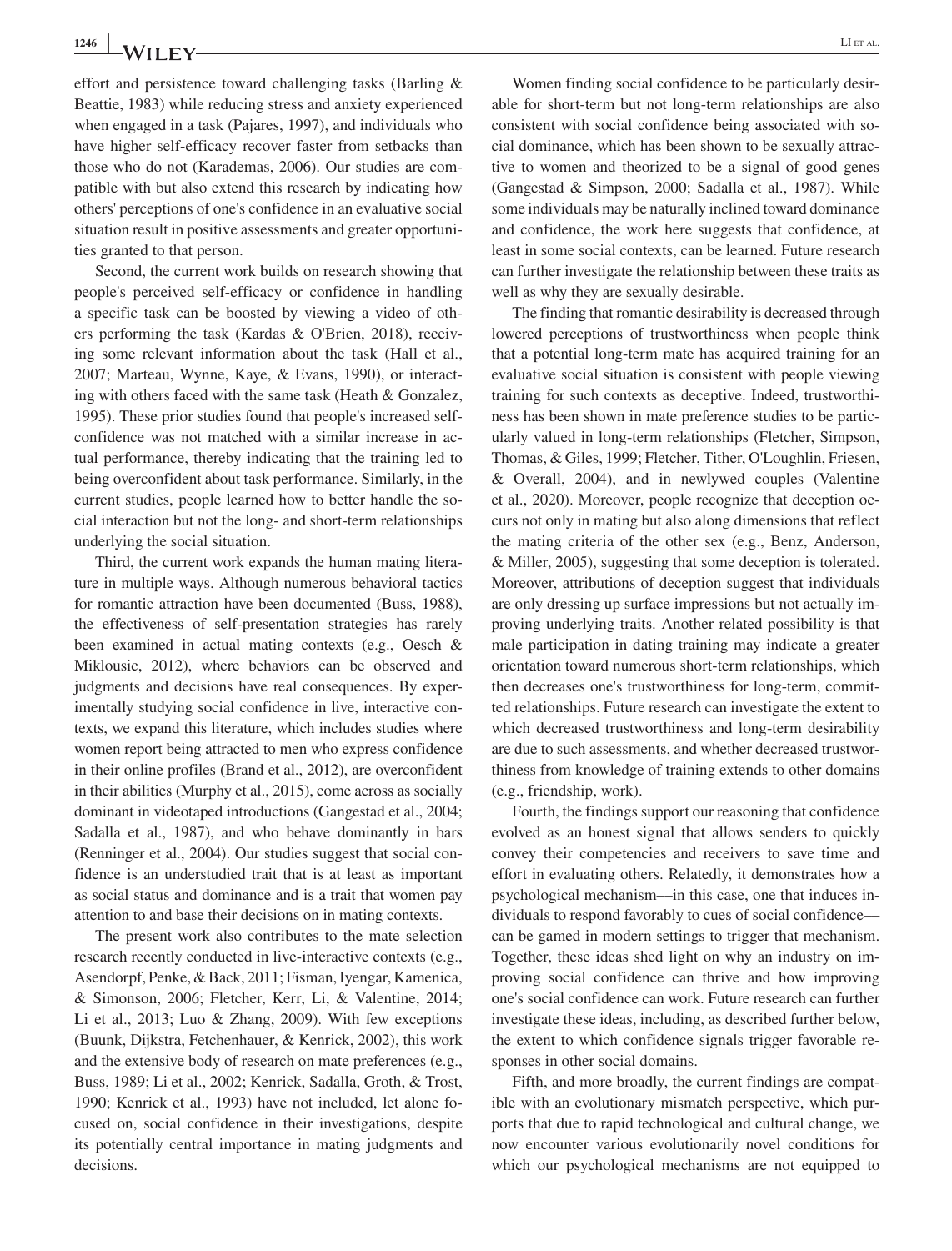produce adaptive outcomes (Giphart & van Vugt, 2016; Li et al., 2018). Such contexts include the presence of virtual competitors and potential mates (Sbarra, Briskin, & Slatcher, 2018; Yong, Li, Valentine, & Smith, 2017), being isolated from kin and support networks (Hahn-Holbrook & Haselton, 2014), and the presence of bureaucracy, job uncertainty, overloaded schedules, and other chronic stressors (Brenner et al., 2015). Speed dating or, more generally, mate selection that is entirely dictated by individuals without involvement from family, may be a fairly novel context (Apostolou, 2007, 2015; Apostolou, Shialos, & Georgiado, 2019). As such, people may be particularly ill-equipped by default to handle such contexts and, consistent with self-efficacy being most improvable amongst those who have low self-efficacy (Gist & Mitchell, 1992), especially likely to experience a boost in self-efficacy (and other-perceived confidence when performing in such a context) from some basic training. Future research can examine the extent to which people gain selfand other-perceived confidence from receiving tutorials for handling evolutionarily novel versus familiar contexts (above and beyond personal familiarity in general).

# **5.2** | **Limitations and future directions**

Although the studies lend causal support or our hypotheses on social confidence, our research is not without limitations. As we consider here, the current set of studies opens up numerous questions and ideas for future work. In Study 3, our male targets similarly had interest in learning about how to talk to the opposite sex, but differed in their confidence, due to whether or not they had already completed a dating skills program. Although we have no reason to believe that the two types of targets differed on any other key variables that differentially affect the outcome variables, we cannot be entirely sure. Another concern is that these targets' behaviors may not extend to the entire population. Studies 1 and 2 help allay such concerns, as they showed that targets who had not previously indicated interest in dating skills and were randomly selected into the experimental conditions demonstrated similar effects. Nonetheless, future research may benefit from examining broader and larger samples of individuals.

Because women have been extensively theorized and shown to evaluate men more critically than men evaluate women for potential romantic/sexual relationships (e.g., Buss & Schmitt, 1993) and to seek confidence in mates more than men do (Buunk et al., 2002), we focused on investigating women's perception of and attraction toward male confidence (Brand et al., 2012). Regardless, as attraction is a dyadic process, it would also be informative to study whether men's attraction toward women can be similarly increased. Given the hypothesized link between social confidence and resources, and the demonstrated link between social confidence and dominance and status––traits that, for various reasons are desired more by women than men (e.g., Buss, 1989; Sadalla et al., 1987), a socially confident woman may not elicit as much positive evaluation and willingness to engage in further contact from men. Moreover, social confidence may also reflect a person's willingness to engage in the relationship that underlies an evaluative situation. Especially for short-term sexual relationships, for which men tend to be eager, readiness may be viewed positively. For instance, men interested in short-term relationships respond positively when told "I love you" by a romantic partner (an expression perhaps associated with self-confidence), but only before a relationship has become sexual (Ackerman et al., 2011). Men also react favorably to women who approach them and directly indicate interest (Wade, Buttrie, & Hoffman, 2009). Future research can examine these ideas.

Relatedly, we did not screen our participants on sexual orientation. Because non-heterosexual individuals constitute a relatively small proportion of the population and our results were obtained despite the possibility that nonheterosexual individuals responded differently than what we predicted for heterosexual individuals, this is likely not a large concern. Nonetheless, sexual orientation is an interesting factor to examine for future research. Because homosexual men tend to have similar preferences for youth and attractiveness and do not value social status in their partners as heterosexual men do, and lesbian women tend not to desire social status as much as heterosexual women do (e.g., Bailey, Gaulin, Agyei, & Gladue, 1994; Kenrick, Keefe, Bryan, Barr, & Brown, 1995), displaying confidence and responding to such displays may not be as important among people with non-heterosexual orientations versus heterosexual individuals.

More broadly, we focused on a particular setting in one social domain (initial opposite-sex encounters) to examine various aspects of our hypotheses. Further research can examine the extent to which the effects found in the current investigation generalize to other contexts. One setting to examine is the workplace, where self-efficacy has been shown to be related to task performance across diverse settings (Lee & Gillen, 1989; McCormick, 2001; Pajares & Miller, 1994). Studies can be constructed featuring opportunities to evaluate individuals in interactive workplace contexts. In line with the current framework and findings, staff, coworkers, employers, and bosses may be more likely to follow, cooperate with, hire, and promote individuals who demonstrate social confidence in various key workplace social settings. Similarly, in line with work linking self-efficacy and perceived competence, individuals who are perceived to be socially confident may be more likely to be afforded leadership positions. Moreover, researchers can examine whether occupation-specific social training is required to show such effects or if general social training could spill over into this domain as well.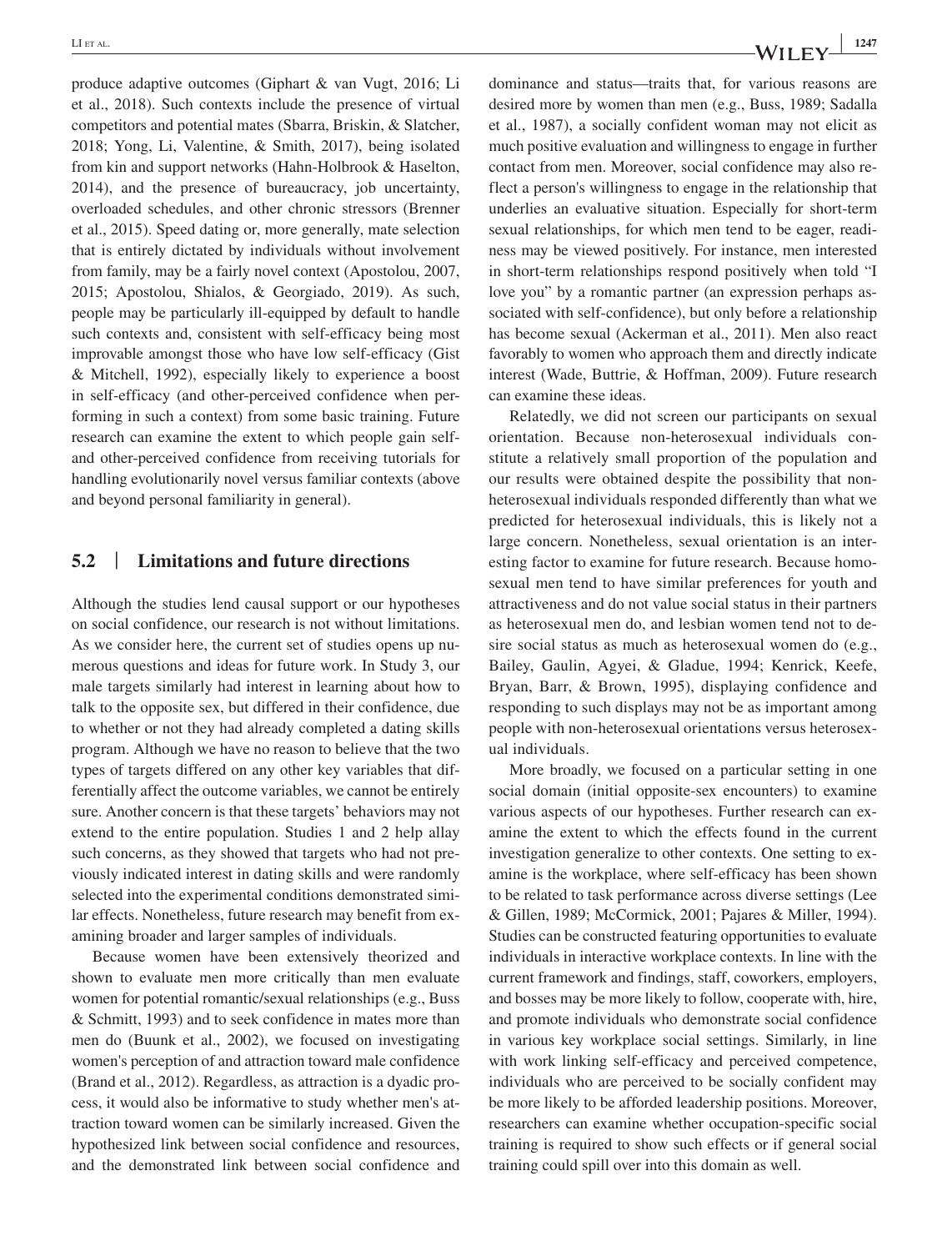Our choice of context was based on the assumption that because social pressures are higher and important outcomes such as relationships are at stake in situations where an individual is being evaluated than they are in nonevaluative situations (e.g., chatting at a bus stop), social confidence would be more diagnostic of quality in the former situation. Although this view follows from our theorizing and fits with research on social facilitation (Markus, 1978; Zajonc, 1965), we did not explicitly test this assumption. Future studies can examine this possibility by varying whether situations are evaluative or nonevaluative. We would predict that confidence is more difficult to project and more impactful when expressed and perceived by others in situations that are more clearly evaluative and when desirable relationships are at stake.

A question left unaddressed is what makes a tutorial particularly effective in improving social confidence? Our tutorials were consistent with past research, indicating that task selfefficacy can be boosted through video-based observational learning (Kardas & O'Brien, 2018), relevant information (Hall et al., 2007; Marteau, Wynne, Kaye, & Evans, 1990), and interacting with others (Heath & Gonzalez, 1995). Although we obtained evidence that the content specificity of the tutorial may make some difference in its effectiveness, the identification and examination of factors that most successfully affect social confidence was beyond the current investigation. Future research may benefit from a more careful investigation of such factors, which are likely numerous. Similarly, although Study 3 was not set up to properly examine the efficacy of extensive social training programs, the findings are nonetheless consistent with the possibility that live training programs are effective in boosting confidence and achieving favorable social outcomes. Moreover, future research can investigate the learnability of other traits that people respond positively to in social situations, such as humor.

If people accord more benefits to those who appear confident in social situations, there is an opportunity for deception: projecting more confidence than warranted by one's abilities and qualifications (Murphy et al., 2015). This may be especially the case in situations where verifiability is lower, such as when dealing with strangers. Researchers can examine this possibility by varying the level of anonymity and verifiability in a social situation and observing the resulting effects on confidence projection. Con artists, including the legendary Fred Demara, who skillfully impersonated various professionals including a psychologist, teacher, religious leader, and surgeon (Crichton, 1959), exemplify how social confidence, when left unchecked, can lead to enormous opportunities. Similarly, the high (but potentially unwarranted) confidence projected by some narcissistic individuals can cause them to be initially perceived as highly charismatic, attractive, and capable (e.g., Campbell, 1999; Soyer, Rovenpor, & Kopelman, 1999) and thus, deserving of favorable treatment.

We did not find increased social confidence to have negative effects on trustworthiness. Researchers may wish to investigate other traits that could be negatively impacted by social confidence. Overconfidence, for instance, has been associated with arrogance, which decreases desirability (Murphy et al., 2015). Downsides of self-confidence have also been studied in conjunction with leadership. This body of literature has found that although self-confidence is beneficial to leaders in many ways, including being perceived by others as more competent and achieving greater influence over others (Anderson, Brion, Moore, Kennedy, & King, 2012), a confident individual may in some situations decrease others' participation (Locke & Anderson, 2015) and be perceived as unwilling to take advice (See, Morrison, Rothman, & Soll, 2011). As such, it is possible that social confidence might be associated with traits like lower Openness and Agreeableness, and that people may not favor confident individuals in contexts that require such traits.

Finally, we found that although increased social confidence was associated with greater perceptions of social status and dominance, these two traits did not lead to greater perceived romantic desirability or more favorable treatment. This is consistent with our hypothesis that women have evolved to respond positively to social confidence per se, above and beyond the social status and dominance suggested by such confidence. Another possibility is that social confidence is more easily observable than status or dominance, especially in the modern context that we utilized. Future research can further investigate how these three traits are interrelated and how they interact in social judgments and decision making in mating and other social domains.

# **5.3** | **Conclusion**

Social confidence has been portrayed in novels and movies and has occupied the focus of numerous self-help books, videos, and seminars. Yet, until now, it has been largely neglected as a subject of study. As the results of the current investigation suggest, social confidence significantly impacts evaluations and relationship-related outcomes in social situations. Indeed, an important reason why people with high self-efficacy or self-confidence are able to successfully achieve their goals is that in social contexts, other people not only are able to perceive their self-confidence but also hold that quality in high regard. Given the strength of the current findings and their potential links to various lines of work, we have no doubt that future research in this area will continue to uncover important insights into human social dynamics.

#### **CONFLICT OF INTEREST**

The authors declared no potential conflicts of interest with respect to the research, authorship, and/or publication of this article.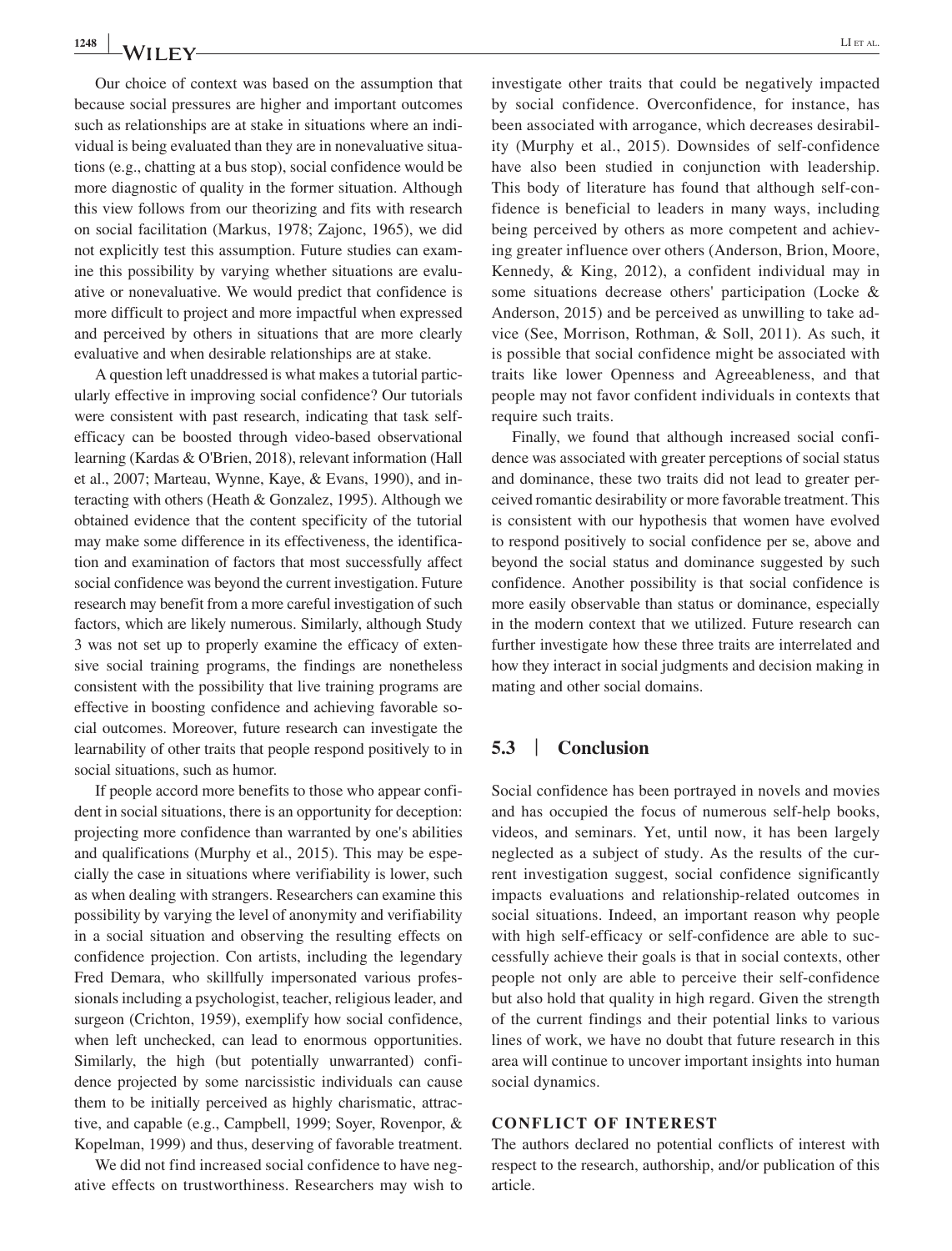#### **ORCID**

*Norman P. L[i](https://orcid.org/0000-0002-6413-2016)* **D** <https://orcid.org/0000-0002-4059-1613> *Jose C. Yong* **b** <https://orcid.org/0000-0002-6413-2016> *Ming-Hong Ts[ai](https://orcid.org/0000-0002-9196-7406)* **ID** <https://orcid.org/0000-0003-4524-2866> *Mark H. C. L[ai](https://orcid.org/0000-0001-6454-2472)* **D** <https://orcid.org/0000-0002-9196-7406> *Amy J. Y. Lim* **D** <https://orcid.org/0000-0001-6454-2472> *Joshua M. Ackerman* **D** [https://orcid.](https://orcid.org/0000-0001-6322-2194) [org/0000-0001-6322-2194](https://orcid.org/0000-0001-6322-2194)

#### **ENDNOTES**

- <sup>1</sup> We conducted further analyses (i.e., multinomial logistic regression and mixed multinomial logit models) to account for the dependent nature of a choice set in the Supplemental Materials and found consistent patterns between the results of multilevel logistic regression models and the results of multinomial logistic regression and mixed multinomial logit models. We reported the results of the multilevel logistic regression analyses in the main text to keep our statistical analyses consistent across the different studies, which allows for fair comparisons.
- <sup>2</sup> In the Supplemental Materials, we calculate the percentile gains on romantic desirability associated with training for each individual male in the training condition for all three studies.

#### **REFERENCES**

- Ackerman, J. M., Griskevicius, V., & Li, N. P. (2011). Let's get serious: Communicating commitment in romantic relationships. *Journal of Personality and Social Psychology*, *100*, 1079–1094. [https://doi.](https://doi.org/10.1037/a0022412) [org/10.1037/a0022412](https://doi.org/10.1037/a0022412)
- Ackerman, J. M., & Kenrick, D. T. (2009). Cooperative courtship: Helping friends raise and raze relationship barriers. *Personality and Social Psychology Bulletin*, *35*, 1285–1300. [https://doi.](https://doi.org/10.1177/0146167209335640) [org/10.1177/0146167209335640](https://doi.org/10.1177/0146167209335640)
- Ainsworth, S. E., & Maner, J. K. (2012). Sex begets violence: Mating motives, social dominance, and aggressive behavior in men. *Journal of Personality and Social Psychology*, *103*, 819–829.
- Anderson, C., Brion, S., Moore, D., Kennedy, J., & King, L. (2012). A status-enhancement account of overconfidence. *Journal of Personality and Social Psychology*, *103*, 718–735. [https://doi.](https://doi.org/10.1037/a0029395) [org/10.1037/a0029395](https://doi.org/10.1037/a0029395)
- Apostolou, M. (2007). Sexual selection under parental choice: The role of parents in the evolution of human mating. *Evolution and Human Behavior*, *28*, 403–409. [https://doi.org/10.1016/j.evolhumbeh](https://doi.org/10.1016/j.evolhumbehav.2007.05.007) [av.2007.05.007](https://doi.org/10.1016/j.evolhumbehav.2007.05.007)
- Apostolou, M. (2015). Past, present and why people struggle to establish and maintain intimate relationships. *Evolutionary Behavioral Sciences*, *9*, 257–269. <https://doi.org/10.1037/ebs0000052>
- Apostolou, M., Shialos, M., & Georgiadou, P. (2019). The emotional cost of poor mating performance. *Personality and Individual Differences*, *138*, 188–192. <https://doi.org/10.1016/j.paid.2018.10.003>
- Asendorpf, J. B., Penke, L., & Back, M. D. (2011). From dating to mating and relating: Predictors of initial and long-term outcomes of speeddating in a community sample. *European Journal of Personality*, *25*, 16–30. <https://doi.org/10.1002/per.768>
- Bailey, J. M., Gaulin, S., Agyei, Y., & Gladue, B. A. (1994). Effects of gender and sexual orientation on evolutionarily relevant aspects of human mating psychology. *Journal of Personality and Social Psychology*, *66*, 1081–1093.<https://doi.org/10.1037/0022-3514.66.6.1081>
- Bandura, A. (1977). Self-efficacy: Toward a unifying theory of behavioral change. *Psychological Review*, *84*, 191. [https://doi.](https://doi.org/10.1037/0033-295X.84.2.191) [org/10.1037/0033-295X.84.2.191](https://doi.org/10.1037/0033-295X.84.2.191)
- Bandura, A. (1986). *Social foundations of thought and action: A social cognitive theory*. New York, NY: Prentice-Hall Inc.
- Bandura, A. (1990). Perceived self-efficacy in the exercise of personal agency. *Journal of Applied Sport Psychology*, *2*, 128–163. [https://](https://doi.org/10.1080/10413209008406426) [doi.org/10.1080/10413209008406426](https://doi.org/10.1080/10413209008406426)
- Bandura, A. (1997). *Self-efficacy: The exercise of control*. New York, NY: W.H. Freeman.
- Barling, J., & Beattie, R. (1983). Self-efficacy beliefs and sales performance. *Journal of Organizational Behavior Management*, *5*, 41–51. [https://doi.org/10.1300/J075v05n01\\_05](https://doi.org/10.1300/J075v05n01_05)
- Benz, J. J., Anderson, M. K., & Miller, R. L. (2005). Attributions of deception in dating situations. *The Psychological Record*, *55*, 305–314.
- Brand, R. J., Bonatsos, A., D'Orazio, R., & DeShong, H. (2012). What is beautiful is good, even online: Correlations between photo attractiveness and text attractiveness in men's online dating profiles. *Computers in Human Behavior*, *28*, 166–170. [https://doi.](https://doi.org/10.1016/j.chb.2011.08.023) [org/10.1016/j.chb.2011.08.023](https://doi.org/10.1016/j.chb.2011.08.023)
- Bressler, E. R., Martin, R., & Balshine, S. (2006). Production and appreciation of humor as sexually selected traits. *Evolution and Human Behavior*, *27*, 121–130. [https://doi.org/10.1016/j.evolhumbeh](https://doi.org/10.1016/j.evolhumbehav.2005.09.001) [av.2005.09.001](https://doi.org/10.1016/j.evolhumbehav.2005.09.001)
- Brenner, S. L., Jones, J. P., Rutanen-Whaley, R. H., Parker, W., Flinn, M. V., & Muehlenbein, M. P. (2015). Evolutionary mismatch and chronic psychological stress. *Journal of Evolutionary Medicine*, *30*, 32–44.
- Buss, D. M. (1988). The evolution of human intrasexual competition: Tactics of mate attraction. *Journal of Personality and Social Psychology*, *54*, 616–628. [https://doi.org/10.1037/0022-3514.](https://doi.org/10.1037/0022-3514.54.4.616) [54.4.616](https://doi.org/10.1037/0022-3514.54.4.616)
- Buss, D. M. (1989). Sex differences in human mate preferences: Evolutionary hypotheses tested in 37 cultures. *Behavioral and Brain Sciences*, *12*, 1–49.<https://doi.org/10.1017/S0140525X00023992>
- Buss, D. M., & Schmitt, D. P. (1993). Sexual strategies theory: An evolutionary perspective on human mating. *Psychological Review*, *100*, 204–232. <https://doi.org/10.1037/0033-295X.100.2.204>
- Buunk, B. P., Dijkstra, P., Fetchenhauer, D., & Kenrick, D. T. (2002). Age and gender differences in mate selection criteria for various involvement levels. *Personal Relationships*, *9*, 271–278. [https://doi.](https://doi.org/10.1111/1475-6811.00018) [org/10.1111/1475-6811.00018](https://doi.org/10.1111/1475-6811.00018)
- Campbell, W. K. (1999). Narcissism and romantic attraction. *Journal of Personality and Social Psychology*, *77*, 1254–1270. [https://doi.](https://doi.org/10.1037/0022-3514.77.6.1254) [org/10.1037/0022-3514.77.6.1254](https://doi.org/10.1037/0022-3514.77.6.1254)
- Chang, L., Wang, Y., Shackelford, T. K., & Buss, D. M. (2011). Cultural evolution and cultural continuity across a quarter of a century: An illustration using Chinese mate preferences. *Personality and Individual Differences*, *50*, 678–683.
- Clark, R. D. III, & Hatfield, E. (1989). Gender difference in receptivity to sexual offers. *Psychology & Human Sexuality*, *2*, 39–55.
- Confer, J. C., Perilloux, C., & Buss, D. M. (2010). More than just a pretty face: Men's priority shifts toward bodily attractiveness in short-term versus long-term mating contexts. *Evolution and Human Behavior*, *31*, 348–353.
- Conroy-Beam, D., Buss, D. M., Pham, M. N., & Shackelford, T. K. (2015). How sexually dimorphic are human mate preferences? *Personality and Social Psychology Bulletin*, *41*, 1082–1093. [https://](https://doi.org/10.1177/0146167215590987) [doi.org/10.1177/0146167215590987](https://doi.org/10.1177/0146167215590987)
- Crichton, R. (1959). *The great impostor: The amazing careers of Ferdinand Waldo Demara*. New York, NY: Random House.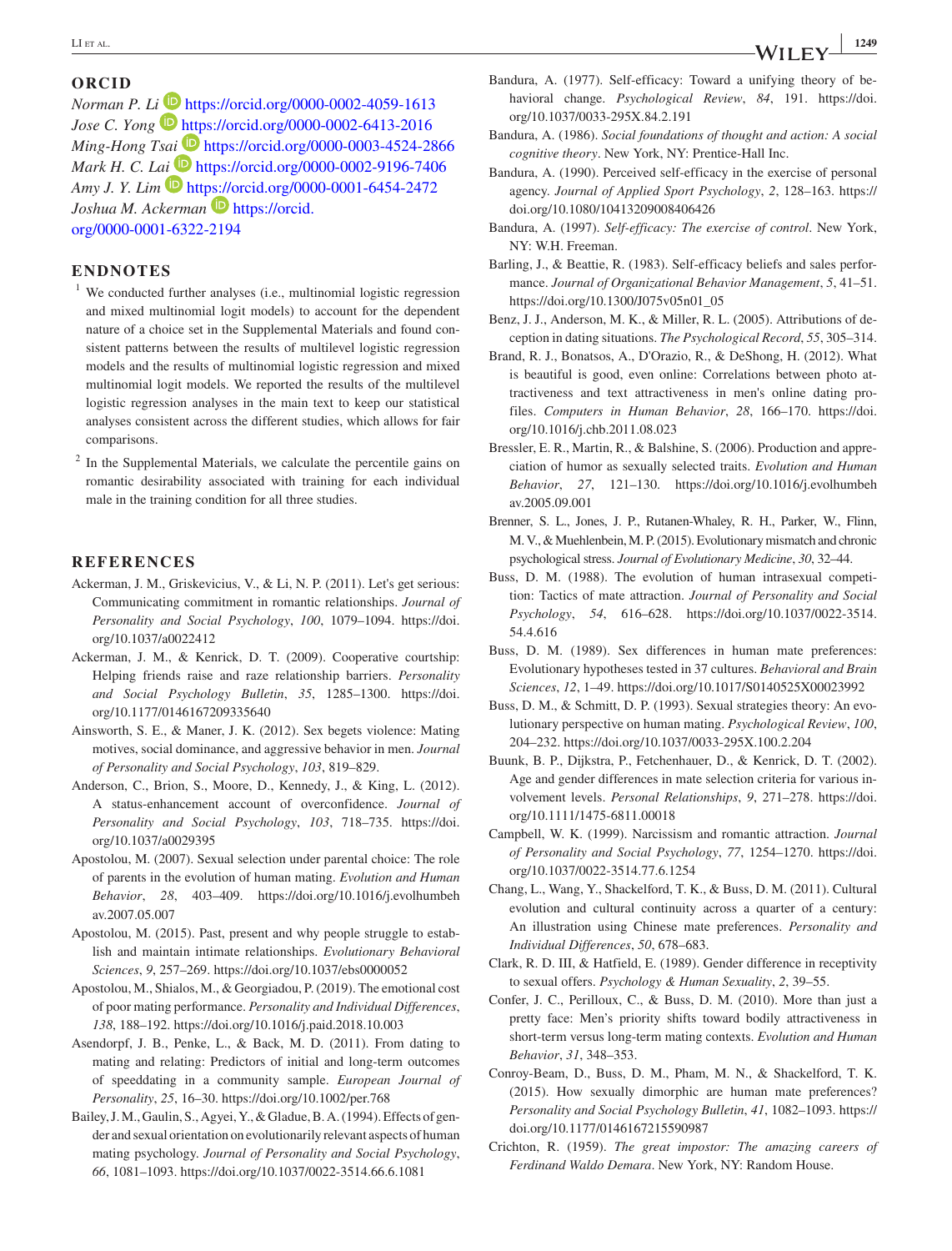- **<sup>1250</sup> <sup>|</sup>** LI et al.
- Dunbar, R. I. (1995). Neocortex size and group size in primates: A test of the hypothesis. *Journal of Human Evolution*, *28*, 287–296. <https://doi.org/10.1006/jhev.1995.1021>
- Edlund, J. E., & Sagarin, B. J. (2010). Mate value and mate preferences: An investigation into decisions made with and without constraints. *Personality and Individual Differences*, *49*, 835–839. [https://doi.](https://doi.org/10.1016/j.paid.2010.07.004) [org/10.1016/j.paid.2010.07.004](https://doi.org/10.1016/j.paid.2010.07.004)
- Fisman, R., Iyengar, S. S., Kamenica, E., & Simonson, I. (2006). Gender differences in mate selection: Evidence from a speed dating experiment. *The Quarterly Journal of Economics*, *121*, 673–697. [https://](https://doi.org/10.1162/qjec.2006.121.2.673) [doi.org/10.1162/qjec.2006.121.2.673](https://doi.org/10.1162/qjec.2006.121.2.673)
- Fletcher, G. J., Kerr, P. S., Li, N. P., & Valentine, K. A. (2014). Predicting romantic interest and decisions in the very early stages of mate selection standards, accuracy, and sex differences. *Personality and Social Psychology Bulletin*, *40*, 540–550. [https://doi.org/10.1177/01461](https://doi.org/10.1177/0146167213519481) [67213519481](https://doi.org/10.1177/0146167213519481)
- Fletcher, G. J. O., Simpson, J. A., Thomas, G., & Giles, L. (1999). Ideals in intimate relationships. *Journal of Personality and Social Psychology*, *76*, 72–89.
- Fletcher, G. J. O., Tither, J. M., O'Loughlin, C., Friesen, M., & Overall, N. (2004). Warm and homely or cold and beautiful?: Sex differences in trading off traits in mate selection. *Personality and Social Psychology Bulletin*, *30*, 659–672.
- Gangestad, S. W., & Simpson, J. A. (2000). The evolution of human mating: Trade-offs and strategic pluralism. *Behavioral and Brain Sciences*, *23*, 573–644. [https://doi.org/10.1017/S0140525X0](https://doi.org/10.1017/S0140525X0000337X) [000337X](https://doi.org/10.1017/S0140525X0000337X)
- Gangestad, S. W., Simpson, J. A., Cousins, A. J., Garver-Apgar, C. E., & Christensen, P. N. (2004). Women's preferences for male behavioral displays change across the menstrual cycle. *Psychological Science*, *15*, 203–207.<https://doi.org/10.1111/j.0956-7976.2004.01503010.x>
- Giphart, R., & van Vugt, M. (2018). *Mismatch: How we are deceived daily by our Stone age brain*. London: Little, Brown.
- Gist, M. E., & Mitchell, T. R. (1992). Self-efficacy: A theoretical analysis of its determinants and malleability. *Academy of Management Review*, *17*, 183–211. <https://doi.org/10.5465/amr.1992.4279530>
- Hall, C. C., Ariss, L., & Todorov, A. (2007). The illusion of knowledge: When more information reduces accuracy and increases confidence. *Organizational Behavior and Human Decision Processes*, *103*, 277–290.
- Hahn-Holbrook, J., & Haselton, M. (2014). Is postpartum depression a disease of modern civilization? *Current Directions in Psychological Science*, *23*, 395–400.
- Hasson, O. (1997). Towards a general theory of biological signaling. *Journal of Theoretical Biology*, *185*, 139–156. [https://doi.](https://doi.org/10.1006/jtbi.1996.0258) [org/10.1006/jtbi.1996.0258](https://doi.org/10.1006/jtbi.1996.0258)
- Heath, C., & Gonzalez, R. (1995). Interaction with others increases decision confidence but not decision quality: Evidence against information collection views of interactive decision making. *Organizational Behavior and Human Decision Processes*, *61*, 305–326.
- Jonason, P. K., Nolland, M., & Tyler, M. D. (2017). Incorporating geographic distance into mate preference research: Necessities and luxuries, 2.0. *Personal Relationships*, *24*, 585–597.
- Karademas, E. C. (2006). Self-efficacy, social support and well-being: The mediating role of optimism. *Personality and Individual Differences*, *40*, 1281–1290. [https://doi.org/10.1016/](https://doi.org/10.1016/j.paid.2005.10.019) [j.paid.2005.10.019](https://doi.org/10.1016/j.paid.2005.10.019)
- Kardas, M., & O'Brien, E. (2018). Easier seen than done: Merely watching others perform can foster an illusion of skill acquisition. *Psychological Science*, *29*, 521–536.
- Kenrick, D. T., Groth, G. E., Trost, M. R., & Sadalla, E. K. (1993). Integrating evolutionary and social exchange perspectives on relationships: Effects of gender, self-appraisal, and involvement level on mate selection criteria. *Journal of Personality and Social Psychology*, *64*, 951–969.<https://doi.org/10.1037/0022-3514.64.6.951>
- Kenrick, D. T., Keefe, R. C., Bryan, A., Barr, A., & Brown, S. (1995). Age preferences and mate choice among homosexuals and heterosexuals: A case for modular psychological mechanisms. *Journal of Personality and Social Psychology*, *69*, 1166–1172. [https://doi.](https://doi.org/10.1037/0022-3514.69.6.1166) [org/10.1037/0022-3514.69.6.1166](https://doi.org/10.1037/0022-3514.69.6.1166)
- Kenrick, D. T., Li, N. P., & Butner, J. (2003). Dynamical evolutionary psychology: Individual decision rules and emergent social norms. *Psychological Review*, *110*, 3–28. [https://doi.](https://doi.org/10.1037/0033-295X.110.1.3) [org/10.1037/0033-295X.110.1.3](https://doi.org/10.1037/0033-295X.110.1.3)
- Kenrick, D. T., Sadalla, E. K., Groth, G., & Trost, M. R. (1990). Evolution, traits, and the stages of human courtship: Qualifying the parental investment model. *Journal of Personality*, *58*, 97–116.
- Konnikova, M. (2016). *The confidence game: The psychology of the con and why we fall for it every time*. Edinburgh, UK: Canongate Books.
- Lee, C., & Gillen, D. J. (1989). Relationship of Type A behavior pattern, self-efficacy perceptions on sales performance. *Journal of Organizational Behavior*, *10*, 75–81. [https://doi.org/10.1002/](https://doi.org/10.1002/job.4030100106) [job.4030100106](https://doi.org/10.1002/job.4030100106)
- Li, N. P., Bailey, J. M., Kenrick, D. T., & Linsenmeier, J. A. (2002). The necessities and luxuries of mate preferences: Testing the tradeoffs. *Journal of Personality and Social Psychology*, *82*, 947–955. [https://](https://doi.org/10.1037/0022-3514.82.6.947) [doi.org/10.1037/0022-3514.82.6.947](https://doi.org/10.1037/0022-3514.82.6.947)
- Li, N. P., Griskevicius, V., Durante, K., Jonason, P., Pasisz, D., & Aumer, K. (2009). An evolutionary perspective on humor: Sexual selection or interest indication? *Personality and Social Psychology Bulletin*, *35*, 923–936.<https://doi.org/10.1177/0146167209334786>
- Li, N. P., & Kenrick, D. T. (2006). Sex similarities and differences in preferences for short-term mates: What, whether, and why. *Journal of Personality and Social Psychology*, *90*, 468–489. [https://doi.](https://doi.org/10.1037/0022-3514.90.3.468) [org/10.1037/0022-3514.90.3.468](https://doi.org/10.1037/0022-3514.90.3.468)
- Li, N. P., Yong, J. C., Tov, W., Sng, O., Fletcher, G. J. O., Valentine, K. A., … Balliet, D. (2013). Mate preferences do predict attraction and choices in the early stages of mate selection. *Journal of Personality and Social Psychology*, *105*, 757–776. [https://doi.](https://doi.org/10.1037/a0033777) [org/10.1037/a0033777](https://doi.org/10.1037/a0033777)
- Li, N. P., van Vugt, M., & Colarelli, S. M. (2018). The evolutionary mismatch hypothesis: Implications for psychological science. *Current Directions in Psychological Science*, *27*, 38–44.
- Locke, C., & Anderson, C. (2015). The downside of looking like a leader: Power, nonverbal confidence, and participative decision-making. *Journal of Experimental Social Psychology*, *58*, 42–47. [https://doi.](https://doi.org/10.1016/j.jesp.2014.12.004) [org/10.1016/j.jesp.2014.12.004](https://doi.org/10.1016/j.jesp.2014.12.004)
- Luo, S., & Zhang, G. (2009). What leads to romantic attraction: Similarity, reciprocity, security, or beauty? Evidence from a speed-dating study. *Journal of Personality*, *77*, 933–964.
- Luthans, F., & Peterson, S. J. (2002). Employee engagement and manager self-efficacy. *Journal of Management Development*, *21*, 376– 387. <https://doi.org/10.1108/02621710210426864>
- Markus, H. (1978). The effect of mere presence on social facilitation: An unobtrusive test. *Journal of Experimental Social Psychology*, *14*, 389–397. [https://doi.org/10.1016/0022-1031\(78\)90034-3](https://doi.org/10.1016/0022-1031(78)90034-3)
- McCormick, M. J. (2001). Self-efficacy and leadership effectiveness: Applying social cognitive theory to leadership. *Journal of Leadership and Organizational Studies*, *8*, 22–33. [https://doi.](https://doi.org/10.1177/107179190100800102) [org/10.1177/107179190100800102](https://doi.org/10.1177/107179190100800102)